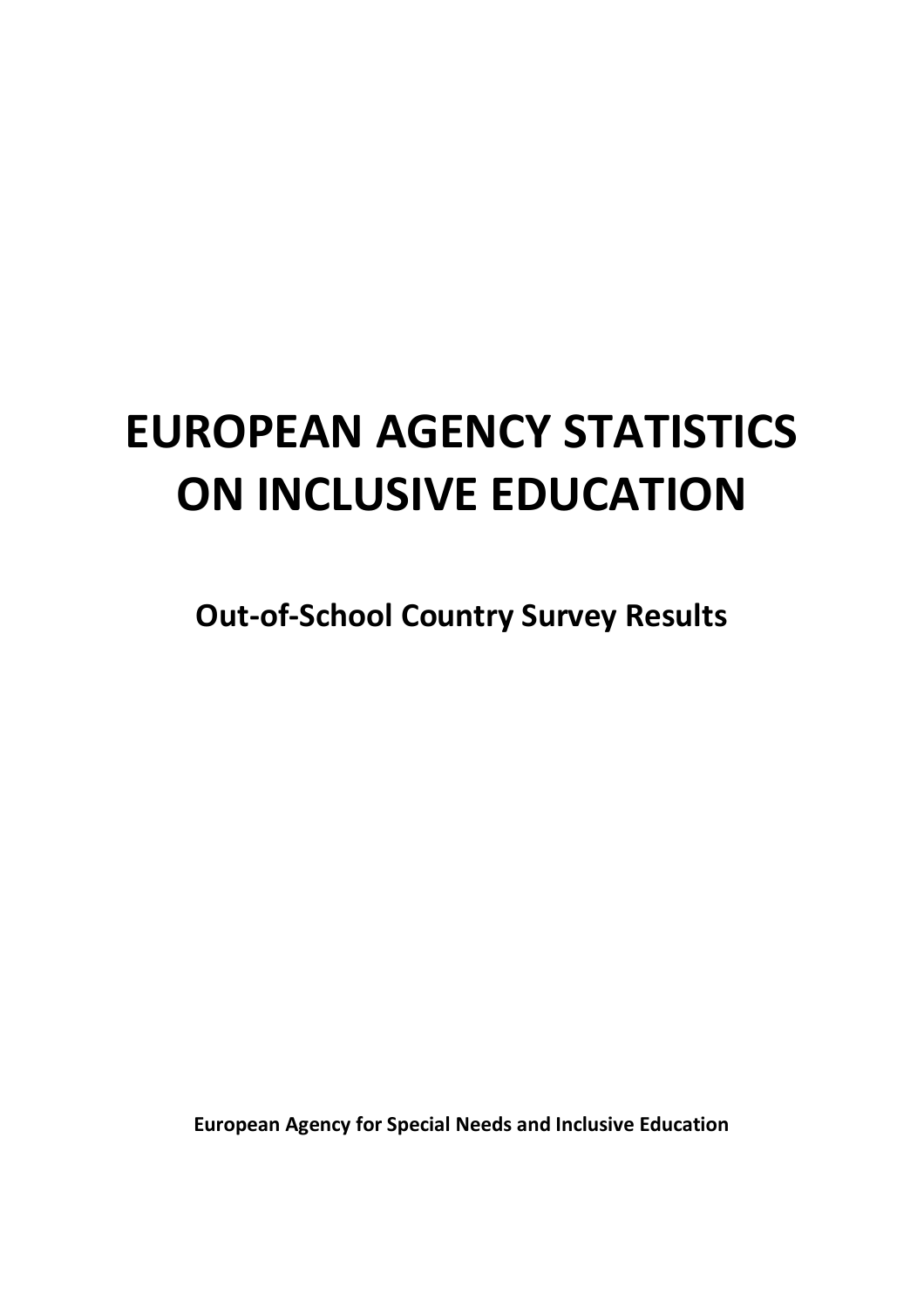

The European Agency for Special Needs and Inclusive Education (the Agency) is an independent and self-governing organisation. The Agency is co-funded by the ministries of education in its member countries and by the European Commission via an operating grant within the European Union (EU) education programme.



Co-funded by the Erasmus+ Programme of the European Union The European Commission's support for the production of this publication does not constitute an endorsement of the contents, which reflect the views only of the authors, and the Commission cannot be held responsible for any use which may be made of the information contained therein.

The views expressed by any individual in this document do not necessarily represent the official views of the Agency, its member countries or the European Commission.

#### © **European Agency for Special Needs and Inclusive Education 2020**

Editors: Joacim Ramberg (project consultant) and Amanda Watkins (Agency staff member)

This publication is an open-access resource. This means you are free to access, use and disseminate it with appropriate credit to the European Agency for Special Needs and Inclusive Education. Please refer to the Agency's Open Access Policy for more information: [www.european-agency.org/open-access-policy.](http://www.european-agency.org/open-access-policy)

You may cite this publication as follows: European Agency for Special Needs and Inclusive Education, 2020. *European Agency Statistics on Inclusive Education: Out-of-School Country Survey Results*. (J. Ramberg and A. Watkins, eds.). Odense, Denmark

The information in this document was current as of March 2020.



This work is licensed under [a Creative Commons Attribution-](https://creativecommons.org/licenses/by-nc-nd/4.0/)[NonCommercial-NoDerivatives 4.0 International License.](https://creativecommons.org/licenses/by-nc-nd/4.0/) You may not modify or translate this publication without the Agency's approval.

With a view to greater accessibility, this report is available in accessible electronic format on the Agency's website: [www.european-agency.org](http://www.european-agency.org/)

#### **Secretariat**

Østre Stationsvej 33 DK-5000 Odense C Denmark Tel.: +45 64 41 00 20 [secretariat@european-agency.org](mailto:secretariat@european-agency.org) **Brussels Office** Rue Montoyer 21 BE-1000 Brussels Belgium Tel.: +32 2 213 62 80 [brussels.office@european-agency.org](mailto:brussels.office@european-agency.org)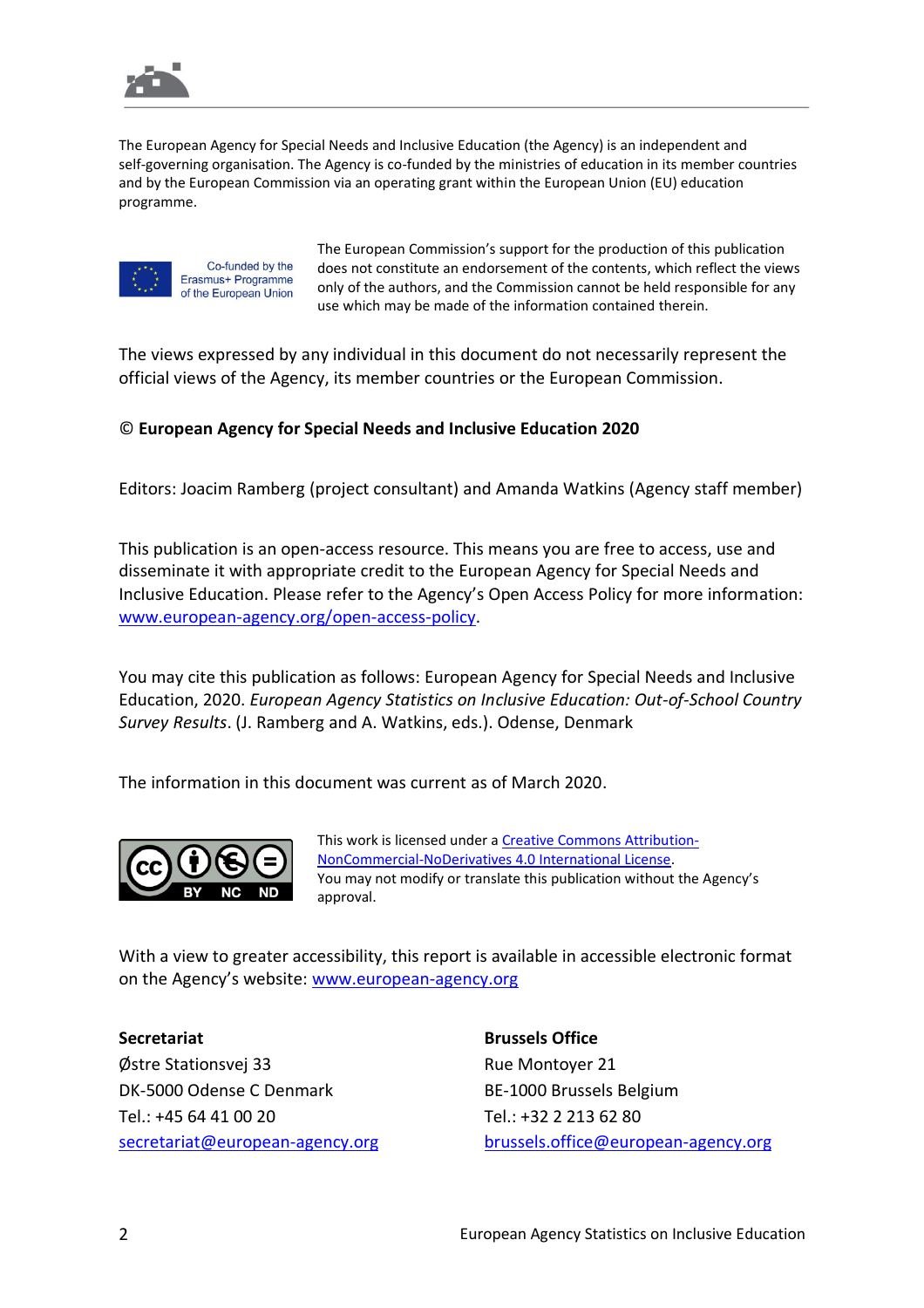

# **CONTENTS**

| <b>ABBREVIATIONS</b> __                                                                                                                                                     | 4  |
|-----------------------------------------------------------------------------------------------------------------------------------------------------------------------------|----|
|                                                                                                                                                                             | 5. |
| SECTION 1. DEFINITIONS OF OUT-OF-SCHOOL LEARNERS                                                                                                                            | 6  |
| Question 1. How is the concept of out-of-school learners defined in your country?                                                                                           | 6  |
| Question 2. What key issues do your definitions cover? _________________________                                                                                            | 19 |
| Question 3. What challenges do your country definitions present? ______________                                                                                             | 22 |
|                                                                                                                                                                             | 28 |
| Question 4. What national data regarding OoS learners is currently collected in your                                                                                        | 28 |
| Question 5. In the EASIE 2018 data collection, was your country able to answer the<br>questions (Table 1, Question 3; Table 2, Question 3; Table 3, Question 6) on how many | 32 |
| Question 6. Is there other data available in relation to out-of-school learners in your<br>country?                                                                         | 35 |
| Question 7. What data collection do you think is needed for future EASIE work?                                                                                              | 38 |
|                                                                                                                                                                             | 40 |
| Question 8. Is there anything else concerning the topic of out-of-school learners you<br>would like to mention?                                                             | 40 |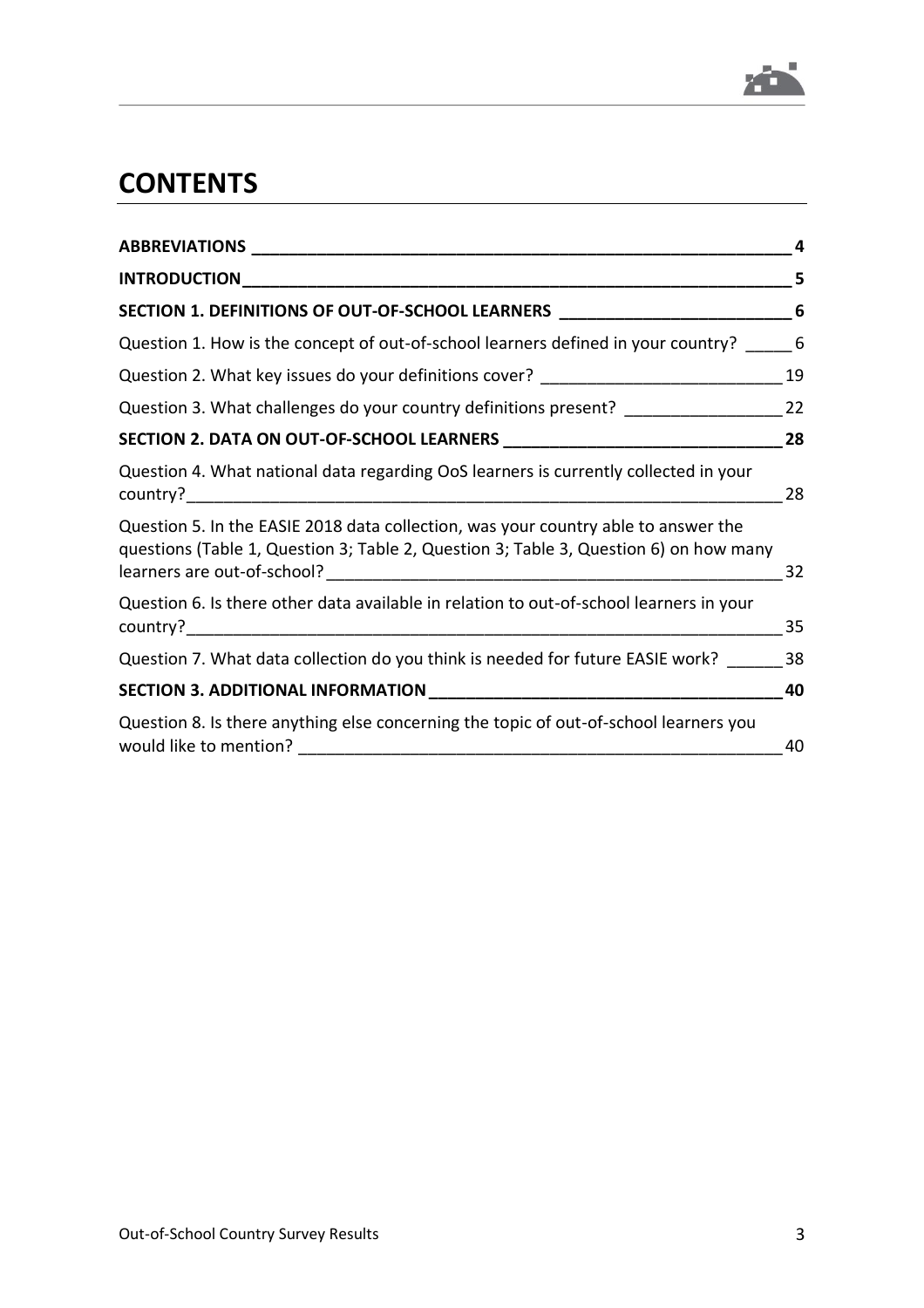

# <span id="page-3-0"></span>**ABBREVIATIONS**

| Abbreviation  | <b>Full version</b>                                              |
|---------------|------------------------------------------------------------------|
| <b>EASIE</b>  | European Agency Statistics on Inclusive Education                |
| <b>ESL</b>    | Early school leaving                                             |
| EU            | <b>European Union</b>                                            |
| <b>ISCED</b>  | International Standard Classification of Education               |
| <b>NEET</b>   | Not in education, employment or training                         |
| <b>OECD</b>   | Organisation for Economic Co-operation and Development           |
| OoS           | Out-of-school                                                    |
| <b>SEN</b>    | Special educational needs                                        |
| <b>SES</b>    | Socio-economic status                                            |
| <b>UNESCO</b> | United Nations Educational, Scientific and Cultural Organization |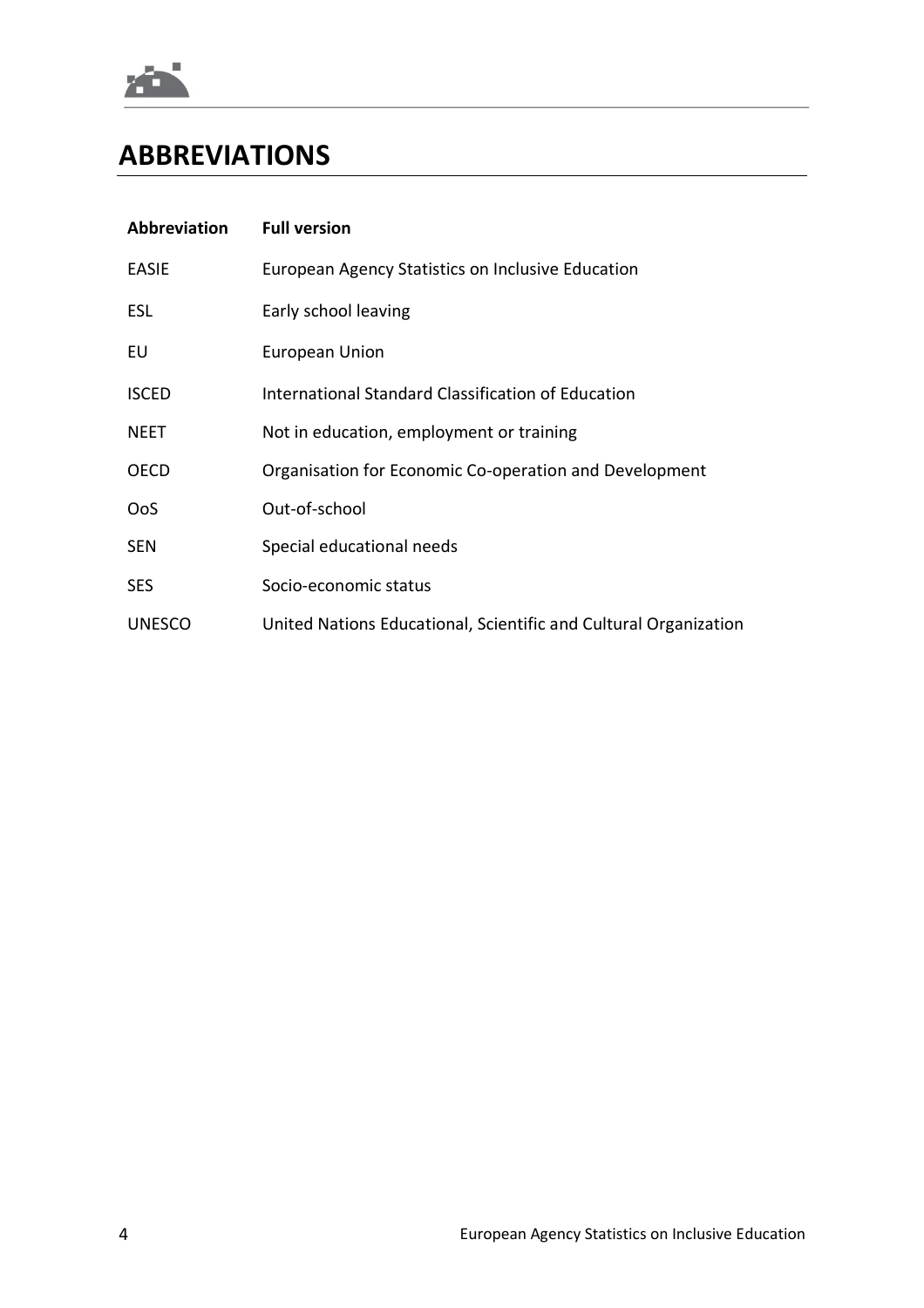

# <span id="page-4-0"></span>**INTRODUCTION**

This document presents the results of the country survey on Out-of-School (OoS) learners, conducted in 2019. It provides the full set of information collected via the OoS survey from 19 countries: Austria, Belgium (Flemish Community), Cyprus, Finland, Greece, Ireland, Italy, Latvia, Lithuania, Malta, Netherlands, Norway, Poland, Serbia, Spain, Sweden, Switzerland, United Kingdom (UK) (Scotland) and UK (Wales).

The survey was structured around three areas of information:

- 1. [Definitions of out-of-school learners](#page-5-0)
- 2. [Data on out-of-school learners](#page-27-0)
- 3. [Additional information](#page-39-0) (i.e. national literature shared by data experts. If relevant, this was added to the *Out-of-School Learners: Background Information* desk research report).

The survey results are presented here in line with the three areas. They appear question by question, with countries' responses listed alphabetically. If a country response is missing, it means the country did not provide information for that specific question.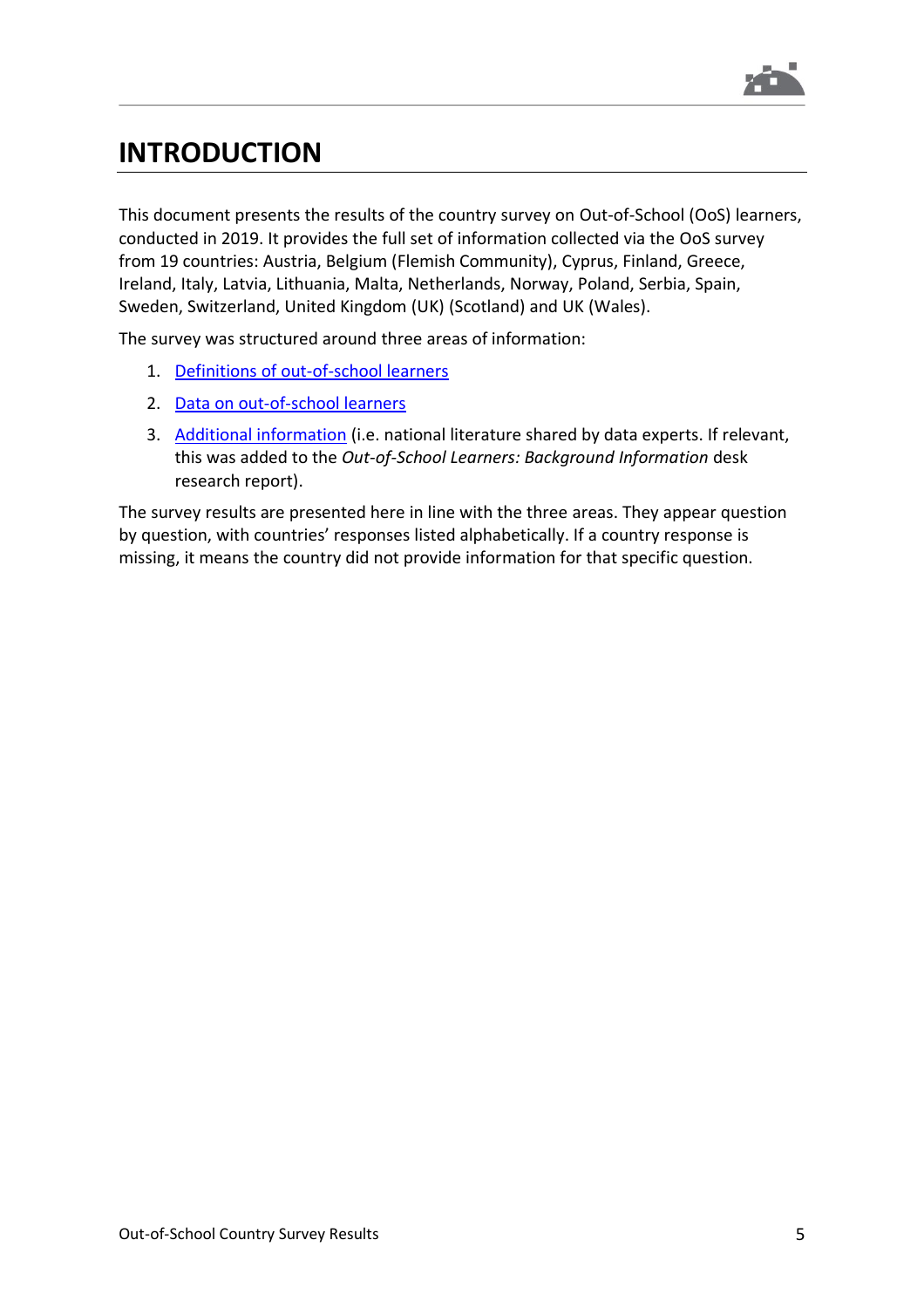

# <span id="page-5-0"></span>**SECTION 1. DEFINITIONS OF OUT-OF-SCHOOL LEARNERS**

## <span id="page-5-1"></span>**Question 1. How is the concept of out-of-school learners defined in your country?**

#### **Austria**

It refers to all school-age children who are not enrolled in a public or private school.

#### **Belgium (Flemish Community)**

The terminology/concept 'out-of-school learners' is not used. In education policies, there are other terms used to refer to learners in various education situations. Please refer to [Question](#page-18-0) 2 for a list of these items.

Below is a list of the definitions used in Belgium (Flemish Community):

#### *School leaver under the qualification criteria*

A distinction is made between an early school leaver and a school leaver under the qualification criteria. The latter comprises all early school leavers and all learners in special secondary education (OV1 and OV2) who leave secondary education. The learners in special secondary education take part in an alternative qualifying trajectory. This means they will not reach the expected level (qualification criterion), since it is not the objective of their trajectory.

#### *[Early school leaver](https://onderwijs.vlaanderen.be/nl/vroegtijdig-schoolverlaten-in-het-vlaams-secundair-onderwijs)*

Early school leavers are those who are no longer of school age and who have left secondary education without having completed their qualifications.

#### *Truancy*

A truant is a school-age youngster who is registered in a school, but who is (regularly) problematically absent.

#### *Absolute absenteeism*

This refers to school-age youngsters who are not registered in a school and who do not comply in any way with the regulations on compulsory education.

#### *Youth at risk*

Young people who are at risk of dropping out of school due to pedagogical, judicial, social or other reasons.

#### *Not in education, employment or training (NEET) youngsters*

Anyone between the ages of 15 and 24 who is neither in training (within regular education or outside regular education) nor working.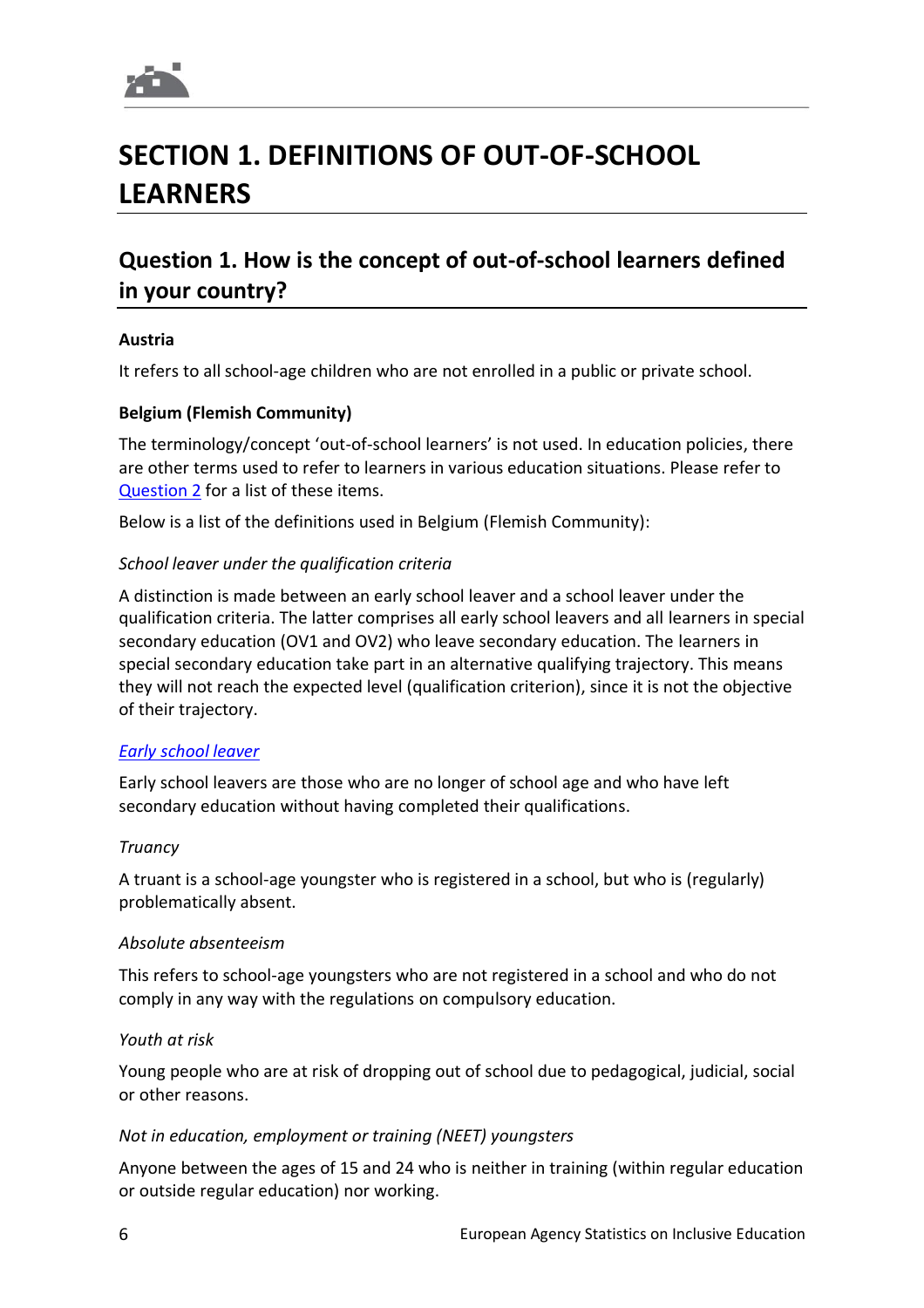

The *[Together Against School Loss](https://onderwijs.vlaanderen.be/sites/default/files/atoms/files/conceptnota_Samen_tegen_SchooluitvalDEF.pdf)* document contains more information in Flemish about truancy, absolute absenteeism, youth at risk and NEET.

#### *[Early school leavers trying through second-chance education to qualify](https://www.onderwijs.vlaanderen.be/sites/default/files/atoms/files/RapportTweedekansLeerwegenPDF.pdf)*

#### *Temporary education at home (TOAH)*

All learners in nursery, primary and secondary education who are unable to attend school for long or many short consecutive periods due to illness, maternity leave or an accident, are entitled to four teaching hours at home per week under certain conditions. TOAH is possible in both mainstream and special primary education and in mainstream and special secondary education (in most fields of study in secondary education). It prevents the learner missing out on learning and prepares them for the return to school. It also maintains their bond with the school.

#### *Synchronous internet education (SIO)*

This is an option for learners who are absent from school for long or many short consecutive periods due to illness, maternity leave or an accident. A combination of SIO and TOAH is possible. The goal is the same: to support the learning process, prevent the learner missing out on learning, prepare them for a return to the classroom and maintain their bond with the school, teachers and fellow learners.

#### *Hospital schools or type 5 schools of special education*

While SIO and TOAH take place in the learner's residence, in 2018/2019 there were also 13 hospital schools providing education for learners during their stay in a hospital or sanatorium. These hospital schools are called type 5 schools and are a form of special education. Type 5 schools are subsidised schools with their own staff, teaching hours and regulatory framework. A learner who is enrolled in a hospital school remains simultaneously enrolled in their 'home' school.

#### *Child and Adolescent Psychiatry (DMOB for K-services)*

Some learners stay in a psychiatric unit that is not connected to a hospital school – a Child and Adolescent Psychiatry Hospital (K-service) hospital. To make sure these learners get the necessary support in their learning process, do not miss out on learning and to prepare them for a return to the classroom, the Ministry of Education subsidises education in these K-service hospitals. This subsidy technique is called 'Services with Educational Need' (DMOB). Unlike hospital schools, K-service hospitals that organise DMOB are not subsidised schools.

#### *Migration and unaccompanied children*

#### *Home education*

#### *School leavers at work one year after leaving education*

This data collection and measure shows the chances of employment one year after leaving education.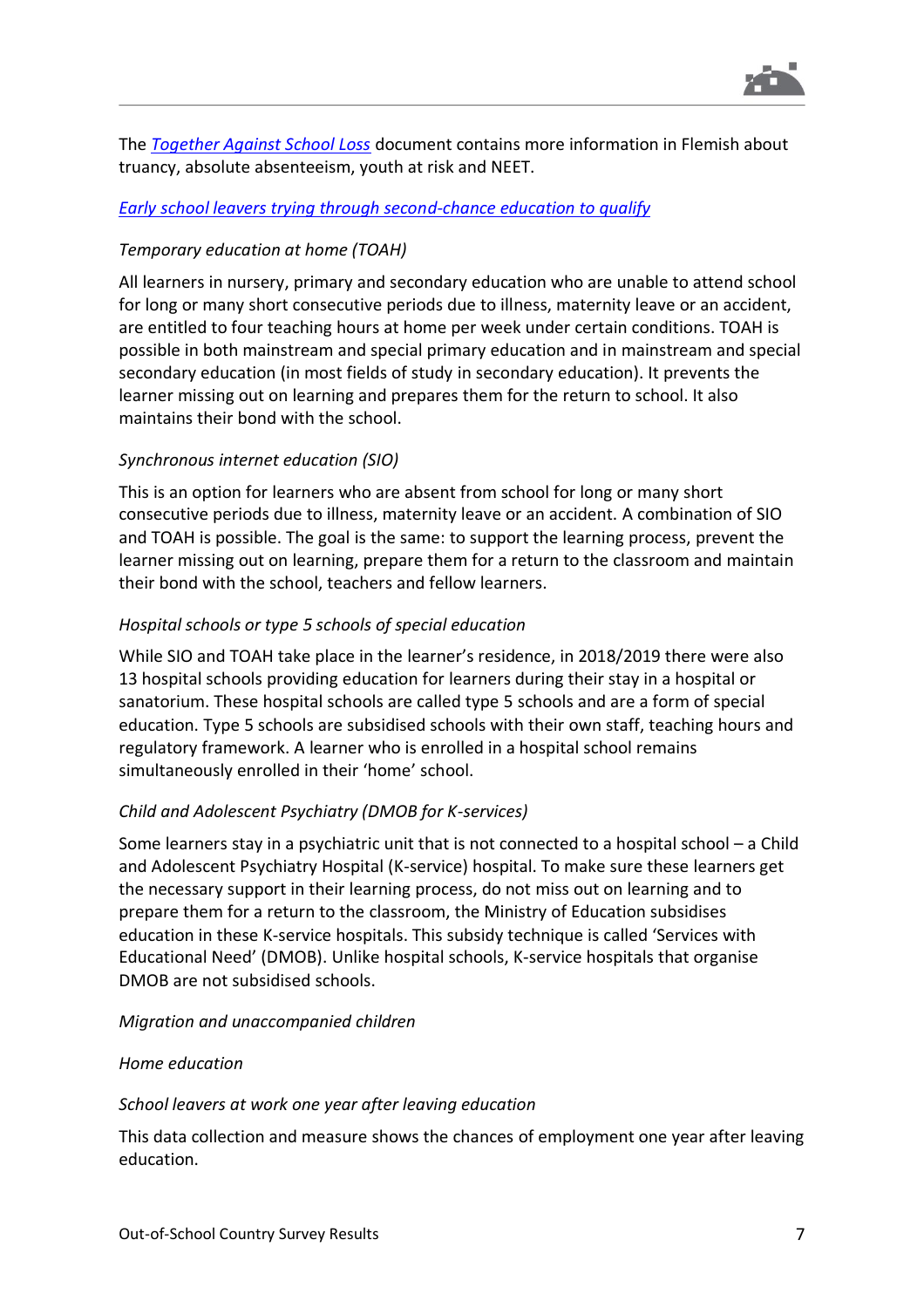

#### **Cyprus**

The concept of OoS learners is not officially defined. However, in secondary education, OoS learners are considered the ones who, during the school year, interrupt their school attendance without reasonable cause (e.g. severe illness) for a long period (practically, more than two to three months) until the end of a school year. (Learners who migrate during a school year are also regarded as out-of-school).

#### **Finland**

There is not an exact official definition of OoS learners. The working definition of OoS learners (learners out of formal education settings) is basically the same as is used in the UNESCO Sustainable Development Goal 4 indicators. Data is collected on learners (aged 7–18) enrolled in school and that number is compared to the population of that age. If the population of that age is greater than the number of learners in school, the remainder are considered to be OoS learners. In Finland, almost every child (ISCED 1 and 2) takes part in the formal education system. That is one reason why there is not currently a more detailed definition of OoS learners.

#### **Greece**

In institutional terms, there is no accurate definition of 'out-of-school learners', since all laws focus exclusively on in-school learners. However, there are references to various terms related to the topic. For example:

#### *School drop-out*

According to a survey by the Observatory on School Drop-out, which is the competent body to process data on school drop-out, the current recordings in Greece are based on the following definition: 'School drop-out is considered learners leaving school (primary or secondary) at a given time after their enrolment'. This definition is adopted since the focus is on learners dropping out of school after enrolment. This is based on the fact that the child is identified as a learner as soon as they are enrolled in school at the age of four or more and are continually identified as one throughout their primary and secondary school years.

#### *Absenteeism*

Regarding learners' attendance at primary education, Presidential Decree 79/2017, article 13 stipulates that:

- 1. Learner attendance at nursery and primary school is monitored by the class teacher and is recorded in and uploaded to the MySchool e-platform daily.
- 2. When a learner is frequently and unjustifiably absent from school, the class teacher should immediately contact the parents/guardians and inform the school principal.

For secondary education, Ministerial Decree 79942/GD4/ 21-5-19 (GG 2005/B'/31-5-19, article 23) stipulates that:

1. Learners' advancement to the next grade and learners' graduation depends on their academic performance and their school attendance during the school year.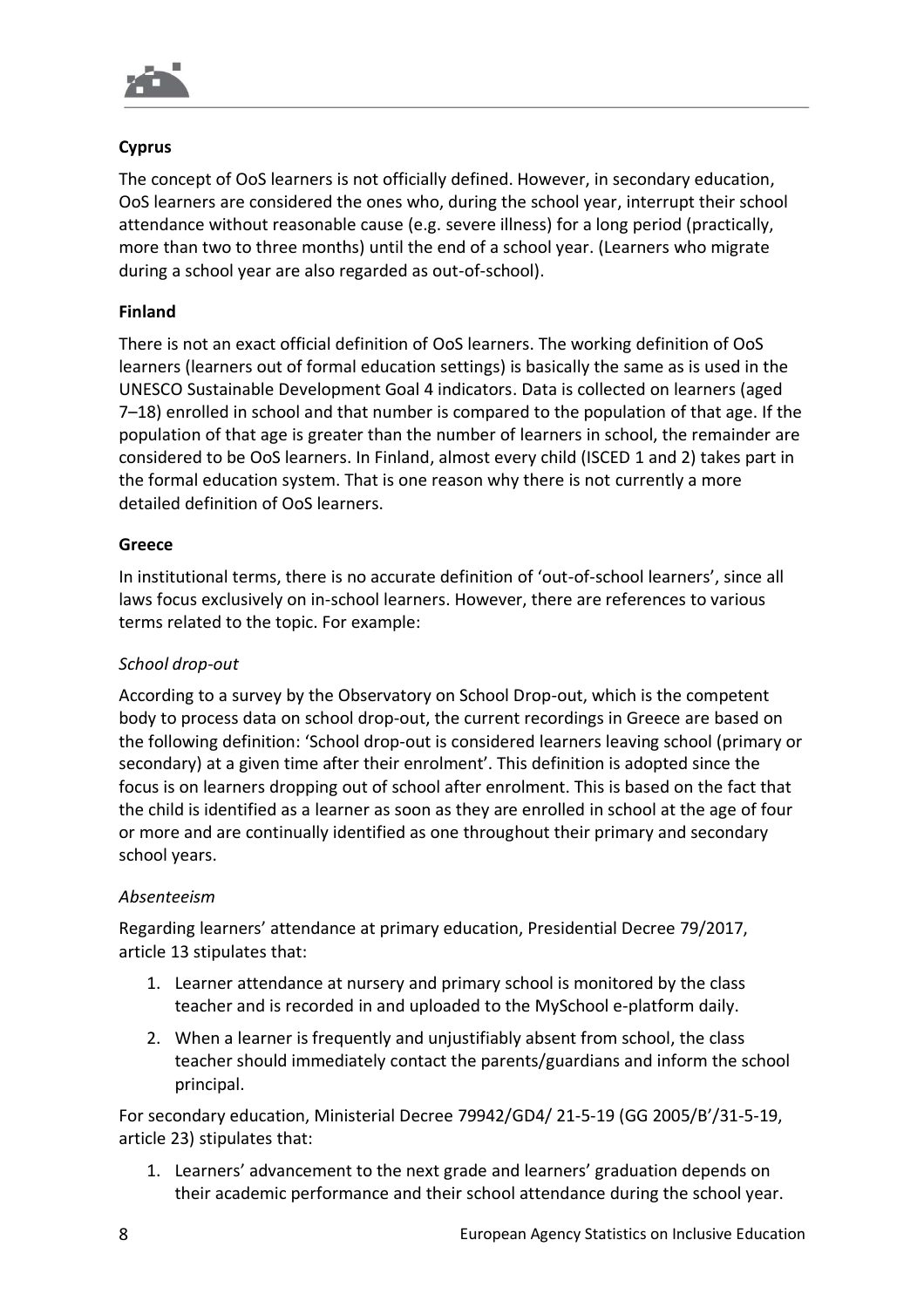

- 2. Attendance is characterised as sufficient or insufficient according to the overall attendance/total number of learner absences during the school year.
- 3. There are some extra provisions regarding learners with disabilities and/or special educational needs (SEN). Pursuant to Law 3699/2008 (A'199), article 6, paragraph 3, the attendance of learners with disabilities and/or SEN is considered sufficient provided that:
	- a. the total of the extra absences does not exceed 30% of those specified in the respective curriculum according to the timetable;
	- b. the extra excusable or inexcusable absences are due to their participation in rehabilitation programmes and therapies, as attested by the implementing body.

According to Law 3699/2008 (A'199), as amended by Law 4415/2016 (A'159), article 48:

The attendance of learners in special vocational education and training workshops is characterised as sufficient or not by the Teachers' Board, which decides on a case-by-case basis irrespective of the number of absences, taking into account each learners' learning outcomes and specific features.

When a learner repeatedly misses school without permission, the reasons are identified and actions of a pedagogical nature are taken.

In general, actions and programmes aimed at preventing school drop-out are implemented in schools by the supportive structures of the Regional Centres for Educational Planning and the Centres for Educational and Counselling Support.

#### *Home education*

In the Greek education system, there is a distinction between home tuition and being educated at home.

Home tuition refers to education at home due to health problems that make it impossible for a learner to attend school. In this case, a teacher or teachers provided by the state supports the learner at home for as long as necessary. A distance education teaching programme may also be included as part of the home tuition provision (Law 3699/2008, article 6, paragraph 4).

Being educated at home refers to a vast spectrum of learners in secondary education who, due to specific conditions, are off school. In this case, the learner is solely responsible for their education, e.g. finding a tutor.

According to article 46, Law 2413/1996 that amends Law 1894/1990 (GG 88 A'), article 7, paragraph 1:

Secondary school learners who discontinue their studies due to illnesses that require long-term hospital or home care, who are called up for military service, who are in custody, who stay abroad, who are employed in the merchant navy, or whose attendance may be disrupted for any exceptional reason, may be characterised as educated at home. These learners take exams in the curricula of the respective class.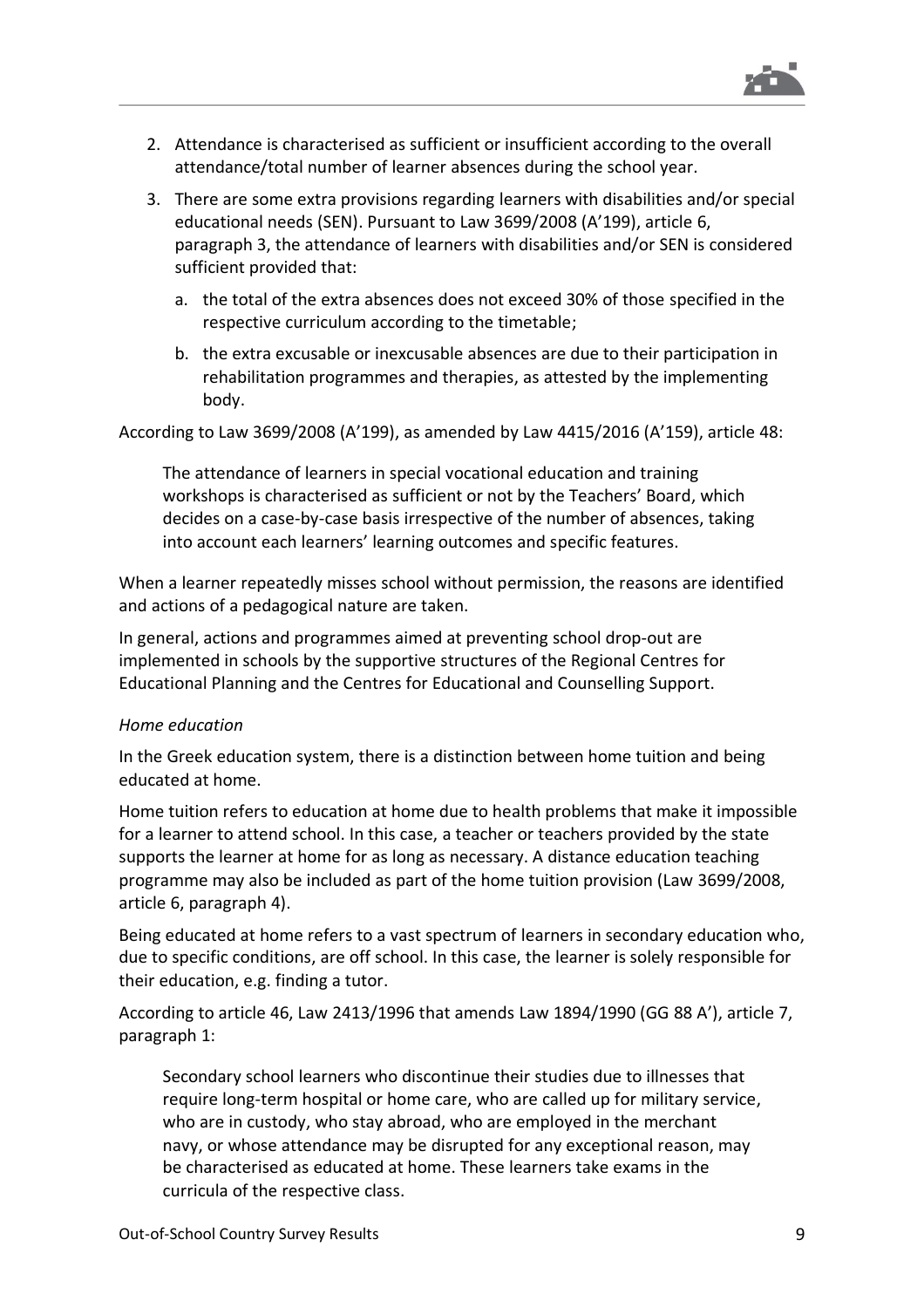

According to Ministerial Decree 79942/GD4/ 21-5-19 (GG 2005/B'/ 31-5-19, article 26, paragraph 9), the absence from school of learners educated at home is recorded/monitored. However, it is not taken into account in the overall attendance characterisation/results.

#### *Non-formal education*

Law 4186/2013, article 17, defines non-formal education as:

Education that is provided within an organised educational setting that is out of the formal education system and may lead to the acquirement of nationally recognised certificates.

#### *Health condition and hospitalisation/Young people and detention*

According to Law 3699/2008, article 6, paragraph 4, when the attendance of learners with disability and/or SEN becomes particularly difficult in mainstream schools or inclusion classes, due to their special educational needs, their education is provided:

… in schools or classes that operate either as independent units or annexes of other schools in hospitals, rehabilitation centres, juvenile detention centres, institutes for chronic diseases or education and rehabilitation services that operate within mental health units, as long as learners with disabilities and/or special educational needs stay there.

#### **Ireland**

Department of Education and Skills Circular [0046/2018](https://www.education.ie/en/Circulars-and-Forms/Archived-Circulars/cl0046_2018.pdf) governs the Home Tuition Grant Scheme. It defines an OoS child as 'temporarily without a school place; is without an offer of a school place and is actively seeking a school placement in a recognised school'.

#### **Italy**

In addition to the early leaving from education and training international indicator, Italy quantifies the phenomenon of early school leaving (ESL), at national level, from the data in the National Student Registry. The Registry collects a lot of information and data on each learner attending the Italian school system, for administrative purposes.

The National Student Registry was established by legislative decree 15 April 2005, no. 76. Subsequently, ministerial decree no. 74/2010 fully implemented it and defined the data acquisition characteristics and methods. The Registry's main purpose is to establish a monitoring tool to combat ESL in Italy.

The drop-out rate is processed separately for ISCED 2 and ISCED 3. It includes:

- learners attending school who interrupt their attendance without a valid reason before the end of the year (dropping out during the year) – ISCED 2;
- learners who have attended the entire school year, in ISCED 2, and who do not progress to the next year or repeat the year (dropping out between school years);
- learners who do not pass from ISCED 2 to ISCED 3;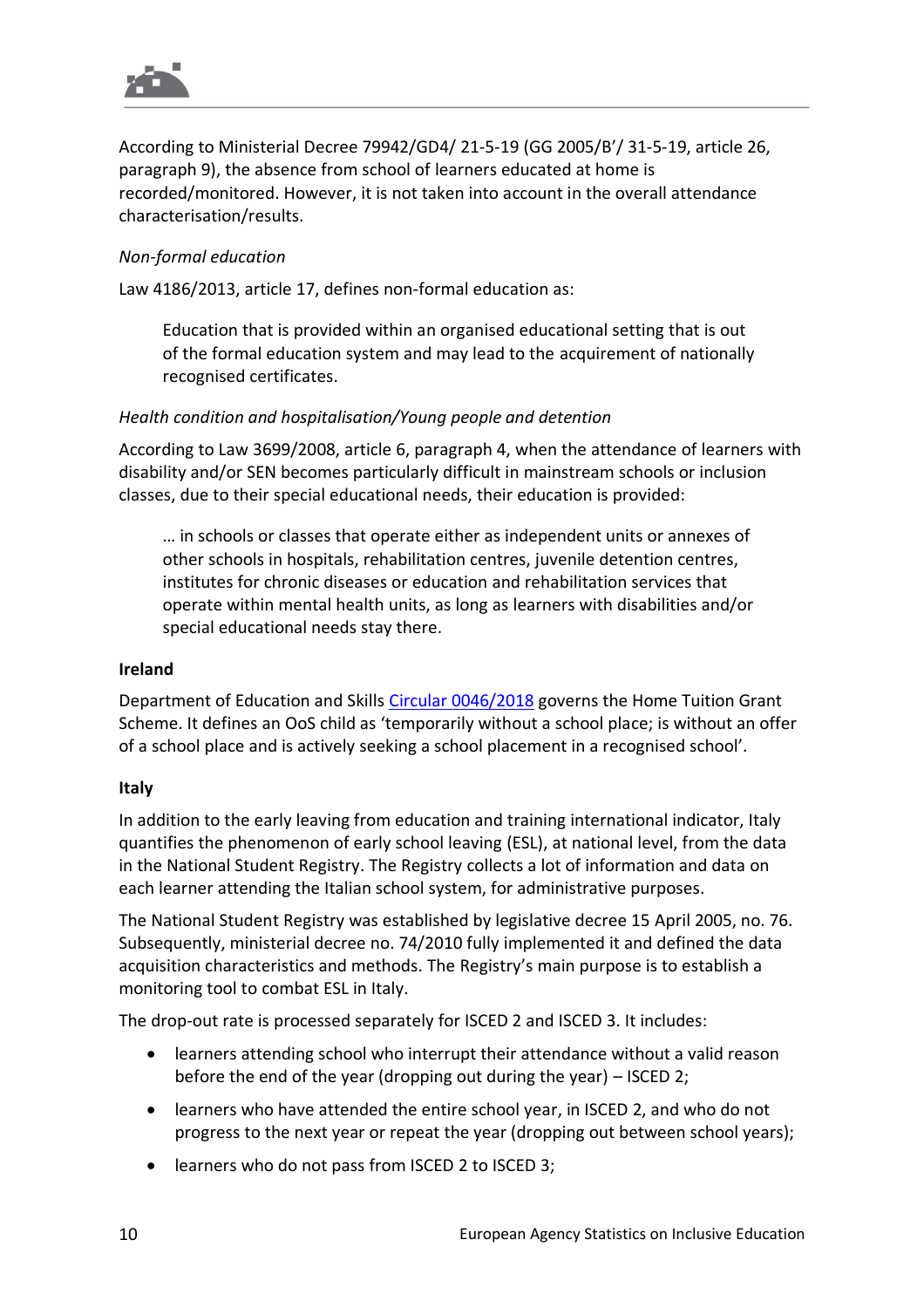

- learners attending school who interrupt their attendance without a valid reason before the end of the year (dropping out during the year) – ISCED 3;
- learners who have attended the entire school year, in ISCED 3, and who do not progress to the next year or repeat the year (dropping out between school years).

In conclusion, the operational definition of OoS considers the monitoring of two school years, in ISCED 2 and 3, as follows:

- attendance interruption (drop-out) during the school year;
- non-attendance the following school year of learners who attended the whole school year (drop-out between one school year and the next).

In both cases, inexcusable non-attendance and non-recovered drop-out are considered.

There are policies for vulnerable groups. For example, learners with disabilities have the right to attend mainstream classes with appropriate teaching support. They have the right to full participation in school life, such as summer camps, study visits (accompanied by special staff), etc. According to their disability, learners may have assistants provided by local authorities. Learners have the right to an individual education plan (drafted by their family and schools), to a social project (drafted by social assistants and experts from the local health board), to a rehabilitation programme tailored to their individual needs and to vocational guidance (Law 104/1992 and legislative decree 66/2017).

The [Ministerial Directive of 27](https://www.miur.gov.it/documents/20182/0/Direttiva+Ministeriale+27+Dicembre+2012.pdf/e1ee3673-cf97-441c-b14d-7ae5f386c78c?version=1.1&t=1496144766837) December 2012 on 'Measures for learners with special needs and local organisations for school inclusion' cites all the initiatives taken for different types of learners with special needs: learners with assessed disabilities, with specific developmental disorders or with socio-economic, linguistic and cultural disadvantages.

Framework Law 328/2000, for the creation of an integrated system of social services and social intervention, also includes provisions for migrants.

Socio-economic, cultural or linguistic disadvantages are identified at local and school level. In these cases, if needed, teachers can draw up personalised education plans.

Additional measures may include forms of support (e.g. exemption from some fees). In the case of foreign learners, schools can set up language laboratories, individually or in groups, to facilitate language learning.

Foreign minors, including those with irregular migration status, have the same rights to education and health as Italian minors. The state, regions and local authorities guarantee the right to education.

<span id="page-10-0"></span>*National guidelines (in Italian)*

[National guidelines for school inclusion of learners with disabilities \(2009\)](http://www.edscuola.it/archivio/norme/circolari/nota_4_agosto_09.pdf)

[National guidelines for the right to study of learners with specific learning disorders \(2011\)](https://www.miur.gov.it/documents/20182/187572/Linee+guida+per+il+diritto+allo+studio+degli+alunni+e+degli+studenti+con+disturbi+specifici+di+apprendimento.pdf/663faecd-cd6a-4fe0-84f8-6e716b45b37e?version=1.0&t=1495447020459)

[National guidelines for reception and integration of foreign learners \(2014\)](http://www.istruzione.it/allegati/2014/linee_guida_integrazione_alunni_stranieri.pdf)

[Policy paper on overcoming educational failure and educational poverty \(2018\)](https://www.miur.gov.it/documents/20182/0/Rapporto+sul+contrasto+del+fallimento+formativo/7575f155-63f9-479a-a77f-1da743492e92?version=1.0)

[National guidelines for hospital schools.](https://www.miur.gov.it/documents/20182/0/Linee+di+indirizzo+nazionali+%28formato+pdf%29.pdf/1b619d68-ad9b-12ae-2865-f1774ed7dcfc?version=1.0&t=1560340286448)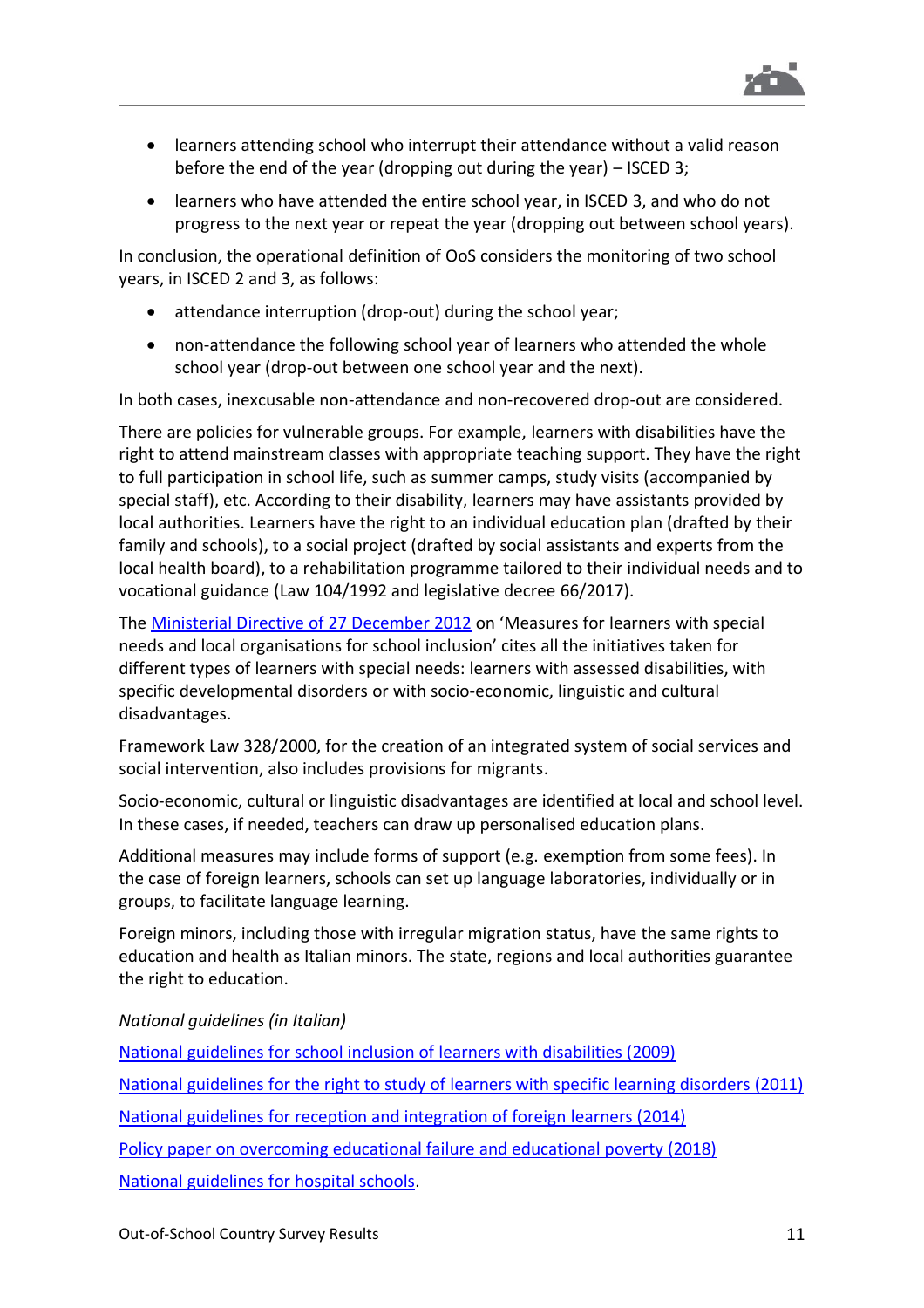

#### **Latvia**

Learners of compulsory education age (5–18) who are not enrolled (registered) on the list of any educational institution of Latvia (Cabinet Regulation No. 871 of 04.08.2009).

This applies to children who have not completed compulsory basic education. In Latvia, only basic education is compulsory.

#### **Lithuania**

#### *Not learning child*

This refers to a child under the age of 16 who is not in the learners' register and whose place of residence is in the relevant municipality or who is in the register of people without a residence, according to the municipality where they live.

#### *Child not attending school*

This refers to a child who is in the learners' register, whose place of residence is in the relevant municipality, or who is in the register of people without a residence, according to the municipality where they live, but who did not attend school for a month without a justifiable reason, and has spent more than half of the lessons or hours allocated for education out of school ('The description of the accounting procedure for children living in the relevant municipality', Resolution of the Government of the Republic of Lithuania, No. 466, 25/04/2012).

#### *Out of formal education*

This refers to children of compulsory school age (7–16) who are not attending primary or lower-secondary education programmes.

#### **Malta**

In Malta, there is no official definition of the concept of OoS learning within policy. Rather the [Malta Education Act](http://www.justiceservices.gov.mt/downloaddocument.aspx?app=lom&itemid=8801) Chapter 327 applies. It stipulates that:

- 5. It shall be the duty of every parent of a minor to cause them:
	- a. to be registered in a school for the first scholastic year starting when they are of compulsory school age;
	- b. to continue to attend school up to the end of the scholastic year during which the minor ceases to be of compulsory school age, or up to the end of such further period as the Minister may prescribe by regulations; and
	- c. to attend school regularly on each scholastic day, unless the minor has a good and sufficient cause to be absent from school.

'Compulsory school age' means any age from 5–15 years, both inclusive. Accordingly, a person shall be deemed to be of compulsory school age if they have attained the age of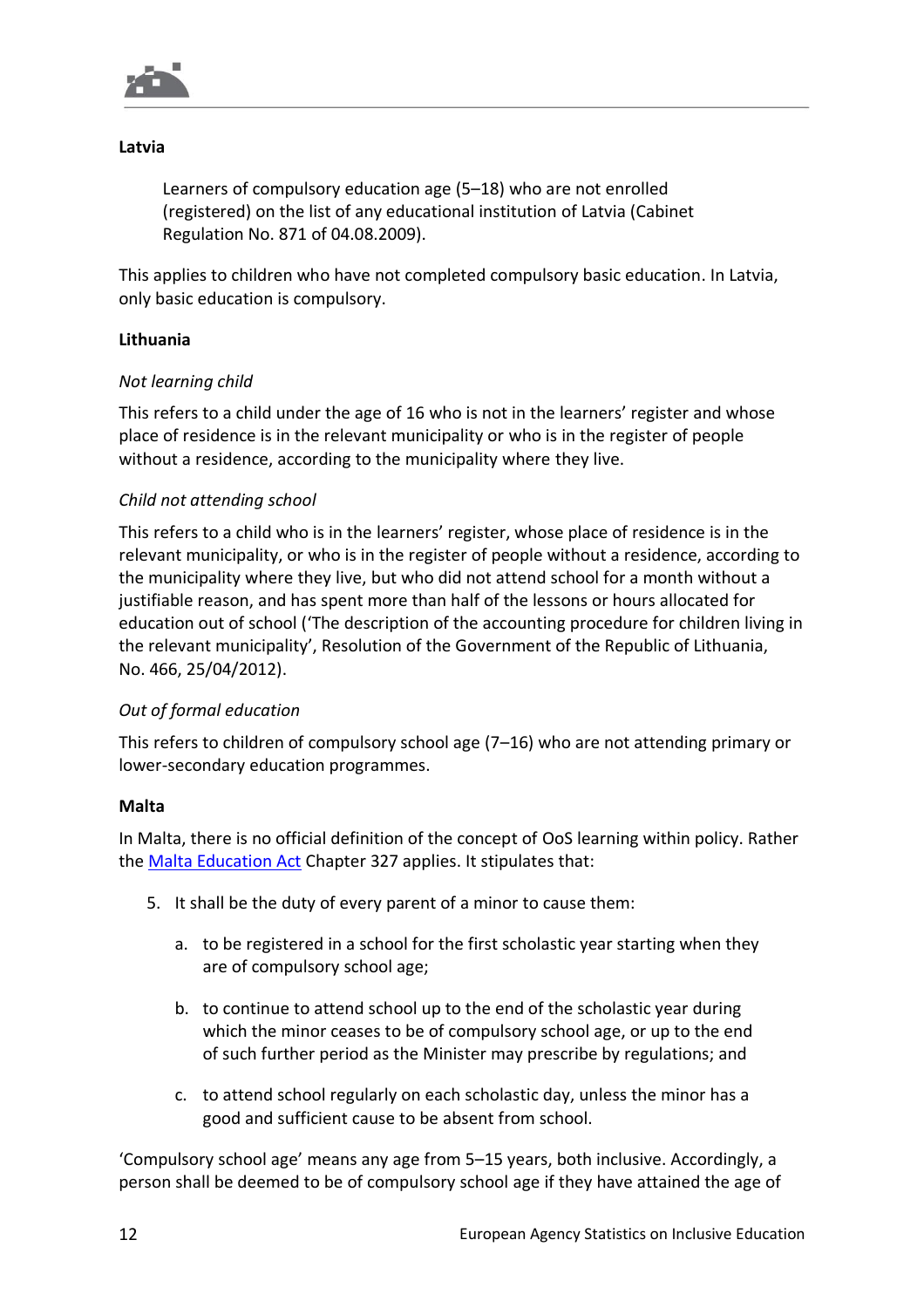

five years and have not attained the age of 16 or have not yet completed the last year of secondary school.

#### **Netherlands**

In the Netherlands, the law states that children from 5–16 years old are obliged to attend school regularly. Between 16–18 years old, compulsory education is lengthened through a starting qualification: a diploma at upper-secondary general education level or upper-secondary vocational education level (ISCED 3). Learners in the same age range with a practical training diploma (ISCED 2) and learners who attend secondary special education (ISCED 2) do not have to obtain a starting qualification.

Parents must abide by the law and are therefore responsible for enrolling their child in a school. The right of learners to go to school and receive education is defined by an obligation to go to school. Parents can, however, ask for an exemption from compulsory education – for example, for children who are unable to receive education due to intellectual or physical disorders, or children who attend a school abroad.

The municipalities are responsible for enforcing the law.

OoS learners are defined in several ways:

- 1. Absolute school absenteeism: learners who are in the primary and secondary education (compulsory education) age range and who are not enrolled in a school.
- 2. Relative school absenteeism: learners in the primary and secondary education (compulsory education) age range who are enrolled in a school, but do not attend school for a shorter or longer period.
- 3. Early school leaving: young people who leave compulsory education (ISCED 2/3) or upper-secondary vocational education (ISCED 3) without a starting qualification within a school year.

#### **Poland**

There is not one clear definition of OoS learners in Polish law. However, six terms are used in the activities based on the education law and education policy that refer to this phenomenon.

Terms based on education law:

- 1. not fulfilling the one-year compulsory pre-school preparation;
- 2. failing to comply with compulsory schooling (until the completion of eight years of primary schooling and at least 18 years old);
- 3. not fulfilling the obligation to learn, i.e. training after completing compulsory education in schools or outside schools (e.g. at employers) up to 18 years old;
- 4. implementing school duty outside of schools under the control of school heads.

Definition in the lifelong learning policy:

5. young early leavers (the same definition used by the EU for '[early school leavers](https://ec.europa.eu/eurostat/statistics-explained/index.php?title=Glossary:Early_school_leaver)'), the term used in the 'Human Capital Development Strategy' and in the 'Perspective of Lifelong Learning' strategic document;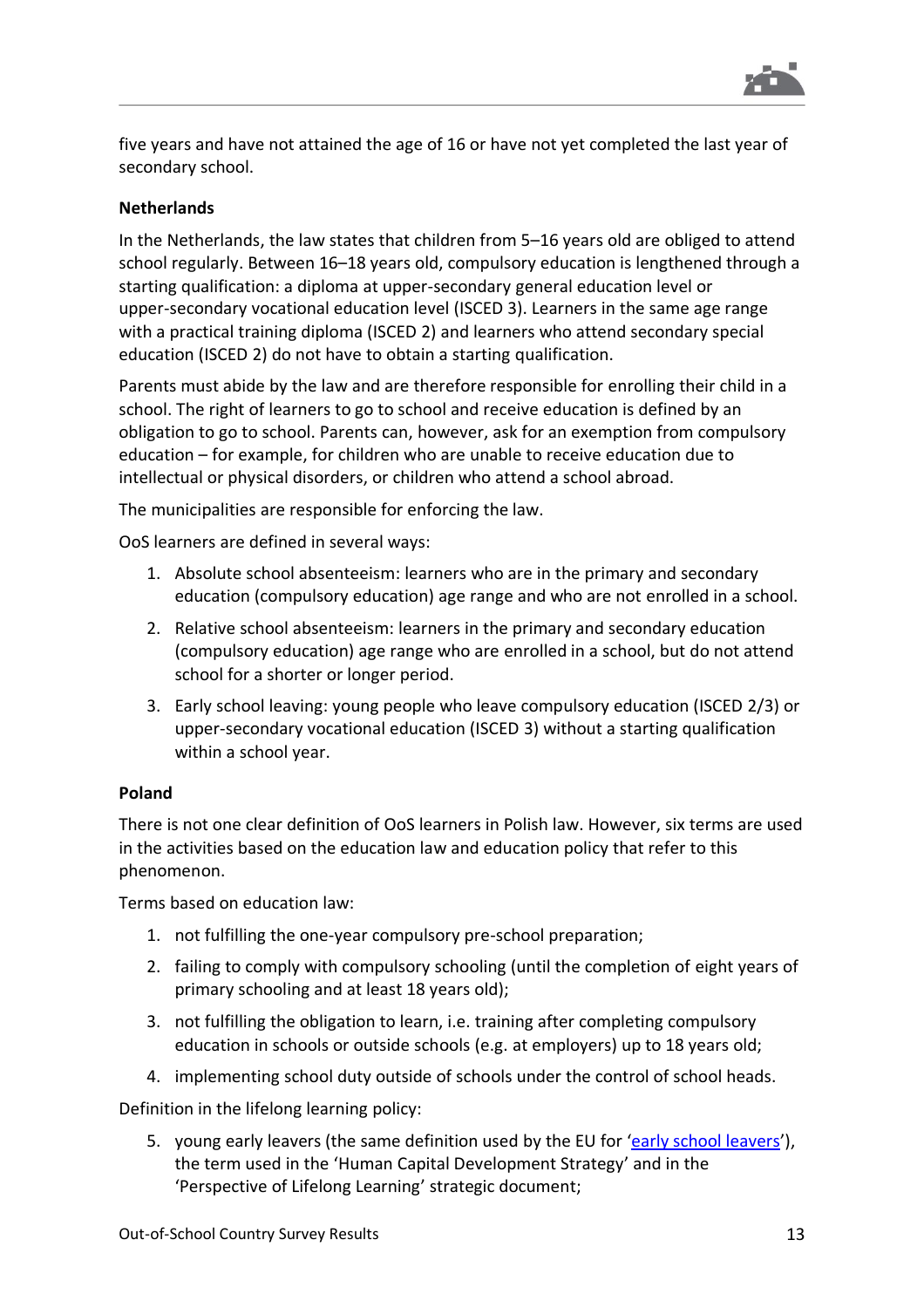

6. young people not working and not participating in education and training (definition similar to that used in the EU and OECD), term used in the 'Perspective of Lifelong Learning' strategic document.

In the EASIE work to date, Polish data has been provided according to the working definition of OoS: the gap between the number of children in official demography and the number of children registered in the Education Information System (reported by school headteachers).

#### **Serbia**

The Serbian Ministry of Education, Science and Technological Development, in collaboration with relevant stakeholders, has developed a working document that selects indicators for monitoring the Serbian education system. Indicators are selected to monitor the Serbian educational reform and they are harmonised with trends in international educational statistics regarding methodology and definitions. This document is also a basis for developing the Serbian Educational Monitoring Information System, which the Ministry has recently undertaken.

The working document also includes indicators that refer to the OoS concept:

- 1. Enrolment rate share of children enrolled in schools out of the total number of children in a corresponding cohort. Disaggregation variables: gender, age, general population/vulnerable groups (learners with SEN, Roma population, users of social aid), ISCED level, family socio-economic status (SES), municipalities, rural/urban areas.
- 2. Children not enrolled in pre-primary education due to lack of capacities share of children not enrolled in pre-primary education due to lack of capacities out of the total number of children not enrolled in pre-primary education. Disaggregation variables: gender, municipalities, rural/urban areas.
- 3. Transition from primary to secondary education share of learners enrolled in secondary schools out of the number of learners who finished primary education. Disaggregation variables: gender, general population/vulnerable groups (learners with SEN, Roma population, users of social aid), family SES, type of school, municipalities, rural/urban areas.
- 4. Children who left school (drop-out) difference in the number of learners at the end and at the beginning of a school year divided by the number of learners at the beginning of a school year. Disaggregation variables: gender, general population/vulnerable groups (learners with SEN, Roma population, users of social aid), family SES, ISCED level, type of school, municipalities, rural/urban areas.
- 5. Early school leavers percentage of 18–24-year-olds who had completed at most lower-secondary education and were not in further education or training. Disaggregation variables: gender, general population/vulnerable groups (learners with SEN, Roma population, users of social aid), family SES, type of school, municipalities, rural/urban areas.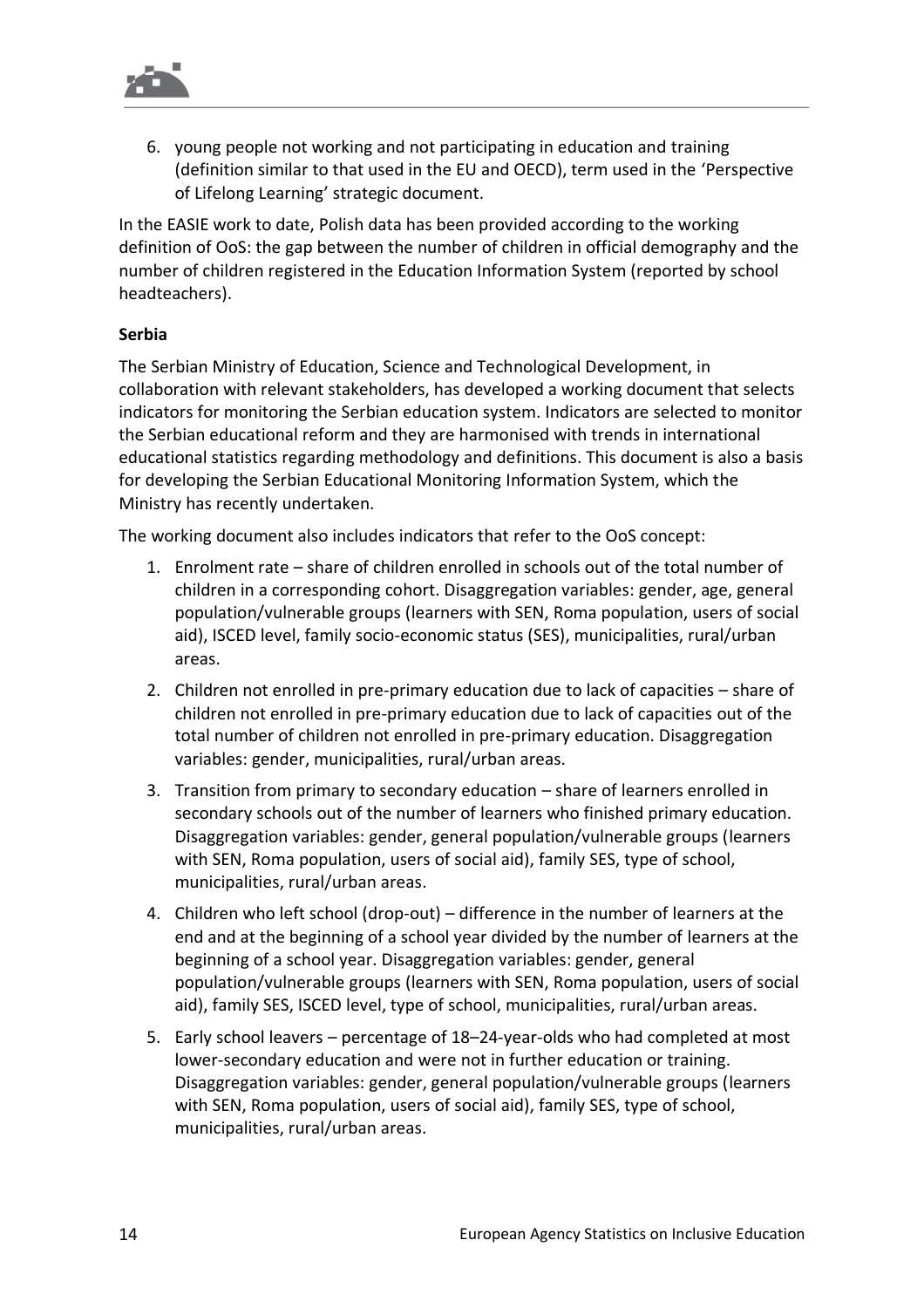

- 6. Young people not in education, employment or training (NEET) percentage of 15–29-year-olds who are NEET. Disaggregation variables: gender, age groups (15– 19, 20–24, 25–29), family SES, type of school, municipalities, rural/urban areas.
- 7. Absenteeism rate percentage of learners absent from classes for more than three weeks. Disaggregation variables: gender, age, general population/vulnerable groups (learners with SEN, Roma population, users of social aid), ISCED level, parents' SES, municipalities, rural/urban areas.

#### **Spain**

There is no official definition in Spain.

'Out-of-school learners' would refer to learners at risk of dropping out of school for educational or social reasons (lack of motivation/interest, lack of family support, etc.) or because they belong to a vulnerable group. In Spain, there are specific programmes and measures to avoid drop-out (curricular diversification – learning and performance improvement programmes, compensatory education, social guarantee, special educational needs programme, etc.).

In Spain, the terms 'vulnerability' or 'risk of exclusion from school' are used more frequently than 'out-of-school'.

As there is no official definition, the issues listed for Spain in [Question](#page-18-0) 2 are those that would be interesting to include in a definition (i.e. absenteeism, drop-out, early school leavers and young people who are NEET).

#### **Sweden**

Since there is no official definition of OoS learners in Sweden, the definitions from the UNESCO *[Global Education Monitoring Report 2019](https://gem-report-2019.unesco.org/)* are used as working definitions.

#### **Switzerland**

Switzerland only has working definitions. The key elements are age, education level and the fact of being enrolled in school.

For compulsory education (ISCED 02, 1 and 2), OoS learners are children who are not enrolled. Home-based learning, education in hospitals, etc., do not count as OoS. For pre-primary (ISCED 02), in most Cantons, two years of kindergarten are compulsory. In some others, it is only one year or none. Those who only attend kindergarten for one year or none in these Cantons are not counted as OoS learners.

For post-compulsory education/upper-secondary (ISCED 3), adolescents and young people who, after compulsory school, are no longer involved in education are considered as not having (yet) found any solution, rather than being OoS. One of the national education goals is that 95% of all those from adolescence to age 25 attain an upper-secondary diploma (vocational or general education). This may imply periods of being out-of-school, e.g. without solution between two education programmes (temporary drop-out). Those aged up to 25 who do not attain a diploma at ISCED 3 are considered early leavers.

At tertiary level (ISCED 6 and 7), the political concern is drop-outs, e.g. those who start an education programme but never finish it.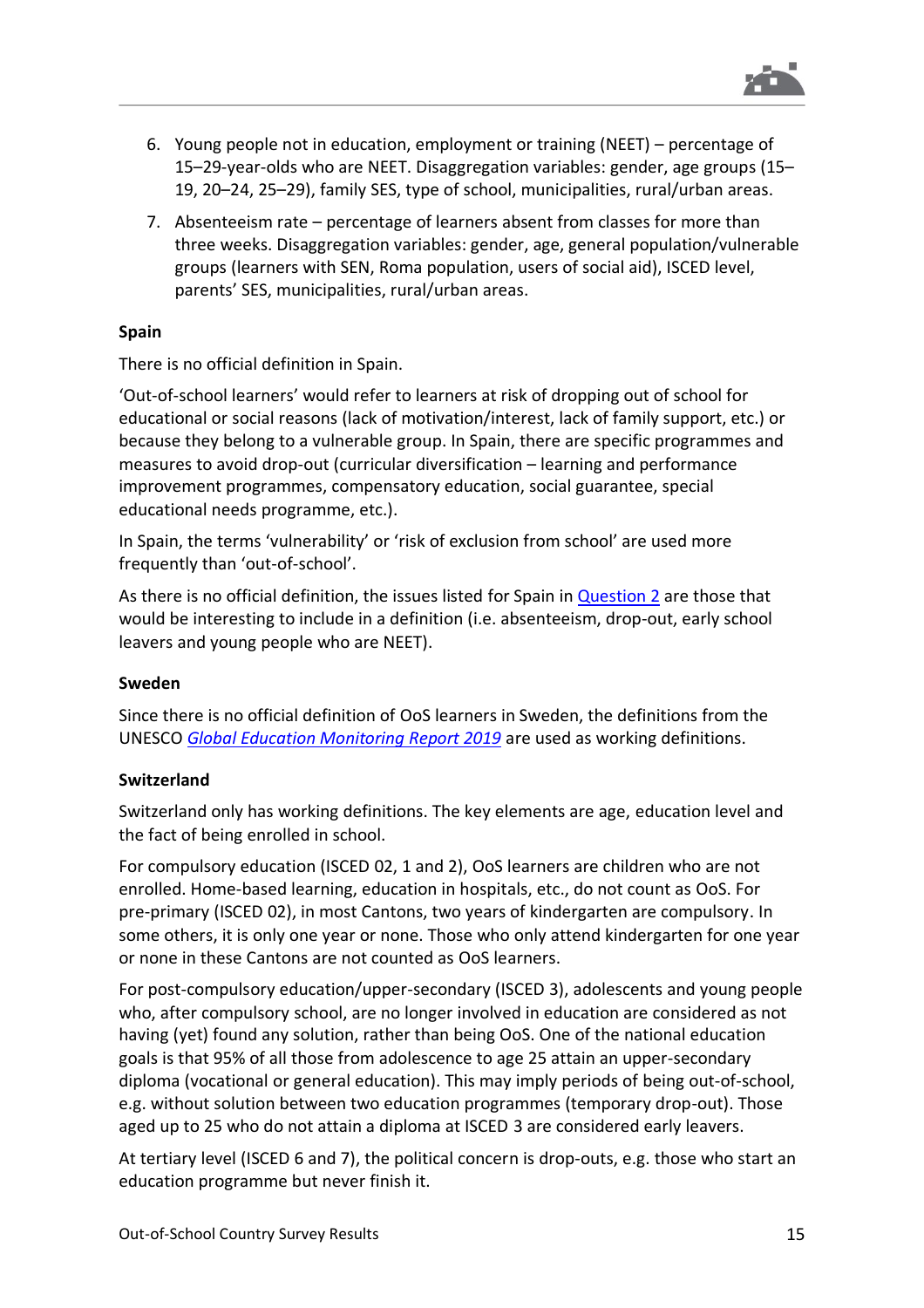

#### **UK (Scotland)**

The groups referred to as OoS learners are those not enrolled in a primary or secondary school, who are therefore home educated. Those who do not attend school regularly could also be referred to as OoS learners.

The policies that cover both of these groups of children are:

- [Included, engaged and involved: Part](https://www.gov.scot/publications/included-engaged-involved-part-1-attendance-scottish-schools/) 1
- [Included, engaged and involved: Part](https://www.gov.scot/publications/included-engaged-involved-part-2-positive-approach-preventing-managing-school/) 2.

[Educating children at home](https://www.gov.scot/publications/home-education-guidance/) is covered by the Standards in Scotland's Schools etc. Act 2000, which is informed by the [Education \(Scotland\) Act 1980.](https://www.legislation.gov.uk/ukpga/1980/44/contents) Both outline the duties of parents and education authorities in relation to OoS learners. Policy guidance is available on children educated in hospital because of long-term illness and those missing from education.

#### **UK (Wales)**

An OoS learner would be defined as a child or young person who is in education (a learner) but is not attending a school. This includes children and young people who are:

- educated other than at school (EOTAS);
- enrolled in a school but educated off-site in provision arranged by the school (often referred to as alternative education);
- electively home educated;
- educated by the youth justice service.

#### *Absenteeism*

The group of children and young people who are enrolled in education, but have poor attendance are included in the category of absenteeism. Absenteeism is distinct from OoS.

Persistent absentees are learners who are absent for at least 20% of the mode number of half-day sessions that schools were open to learners (which does not include in-service training days).

[Data on absenteeism from secondary schools](https://gov.wales/absenteeism-secondary-schools-september-2018-august-2019)

[Data on absenteeism from primary schools](https://gov.wales/absenteeism-primary-schools-september-2017-august-2018)

The above definitions do not include children of statutory school age who are not in education. This group is referred to as children missing education.

#### *Children missing education*

Section 436A of the Education Act 1999, as amended by section 4 of the Education and Inspections Act 2006, places a duty on all local education authorities to 'make arrangements to enable them to establish' (so far as possible) the 'identities of children in their area' who are not registered at a school and 'are not receiving a suitable education'.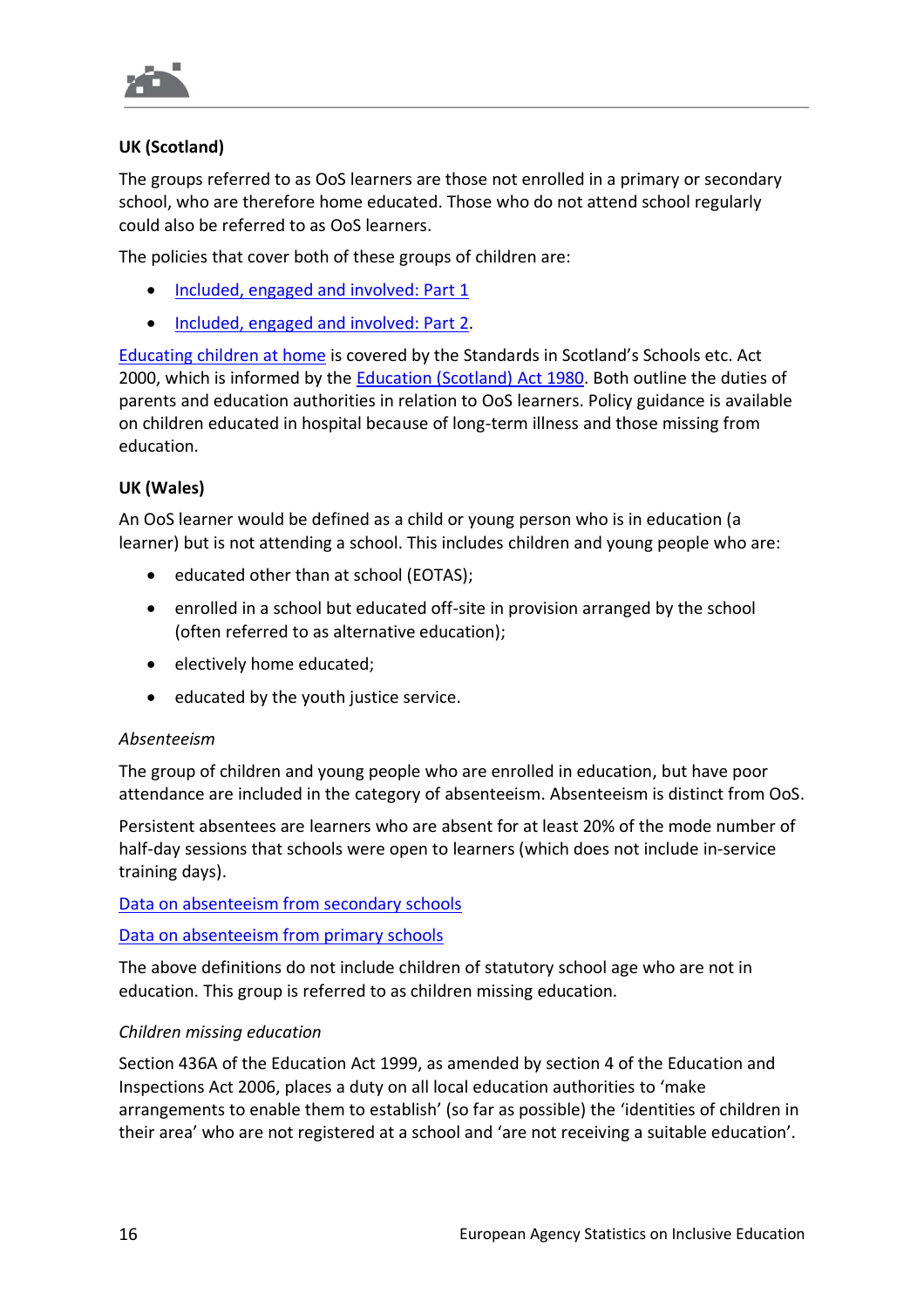

#### *Children educated other than at school (EOTAS)*

EOTAS is education provision to meet specific needs of learners who, for whatever reason, cannot attend a mainstream or special school. In law, local authorities are responsible for providing these services.

#### Section [19\(1\) of the Education Act 1996](http://www.legislation.gov.uk/ukpga/1996/56/section/19/2018-01-25) provides that:

Each local authority shall make arrangements for the provision of suitable education at school or otherwise than at school for those children of compulsory school age who, by reason of illness, exclusion from school or otherwise, may not for any period receive suitable education unless such arrangements are made for them.

#### Education otherwise [than at School \(EOTAS\) Framework for Action](https://gov.wales/sites/default/files/publications/2018-03/education-otherwise-than-at-school-framework-for-action.pdf)

[Data on EOTAS learners.](https://gov.wales/educated-otherwise-school-eotas-census-technical-completion-notes)

#### *Alternative provision*

The Education Act 2002 and the Learning [and Skills Measure 2009](http://www.legislation.gov.uk/mwa/2009/1/contents) give school governing bodies the power to commission external services. This power can be extended to educational services.

#### *Electively home educated*

Education is compulsory for 5–16-year-olds, but school attendance is not. Some parents choose to educate their children at home; this is known as elective home education. Parents may educate their children at home providing they fulfil the requirements of section [7 of the Education Act 1996.](http://www.legislation.gov.uk/ukpga/1996/56/section/7) That is, they must provide an efficient, full-time education, suitable to the child's age, ability and aptitude, and to any special needs they may have.

#### [Elective Home Education Non-Statutory Guidance](https://gov.wales/sites/default/files/publications/2018-03/elective-home-education-non-statutory-guidance-for-local-authorities.pdf)

The Welsh Government is currently consulting on **statutory guidance for local authorities** [on home education.](https://gov.wales/home-education-statutory-guidance-local-authorities-and-handbook-home-educators)

#### *Educated by the youth justice service*

Although many key aspects of youth justice remain the responsibility of the UK Government, as in the adult estate, Welsh Ministers have the power to make rules in respect of education, training and libraries in remand centres, Young Offender Institutions and secure training centres in Wales. This does not constitute a power to secure the provision of education in the secure estate, but complements the Welsh Ministers' functions in relation to education and training in Wales outside of the secure estate.

A number of Welsh Government policies and programmes, while not explicitly targeted at young people in the youth justice system, can contribute towards preventing young people from entering the youth justice system. Collectively these interventions can build emotional resilience, combat exploitation and reduce risk-taking or the risk of criminal activity.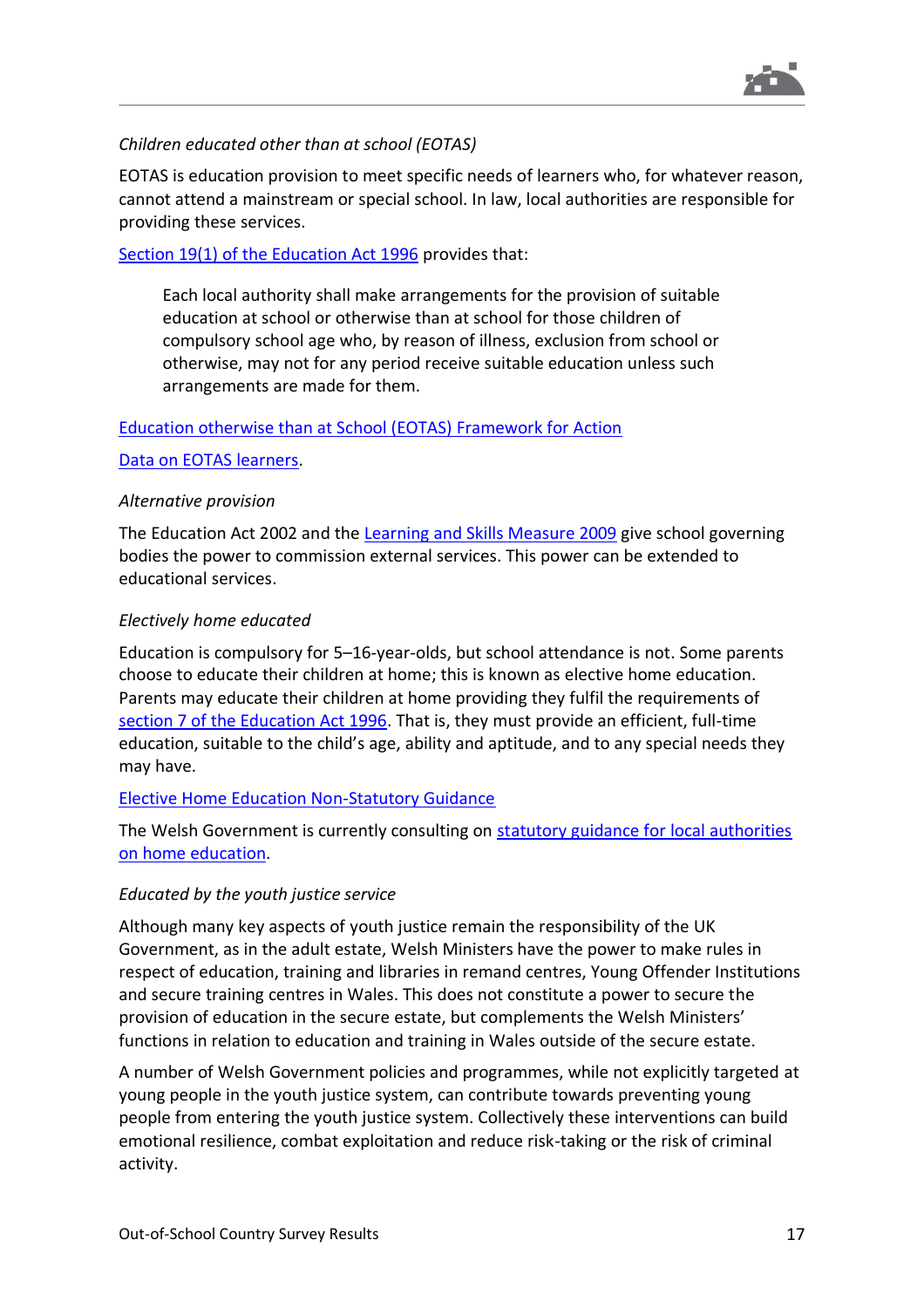

The age of criminal responsibility in England and Wales is 10 years. Sentencing is the responsibility of the court and takes the form of a community or custodial sentence. Custodial sentences for children and young people are only imposed in the most serious cases and include a Detention and Training Order, in which half of the sentence is spent in custody and the other half in the community supervised by the youth offending team (YOT). There is a placement protocol for young people from Wales. However, depending on their needs, they can be placed in custodial accommodation across England and Wales. Youth cautions, referral orders and youth rehabilitation orders are referred to the YOTs. Some children are diverted from court through a pre-court disposal and are supervised by YOTs. There are 17 YOTs covering all the local authorities in Wales.

In 2011, the Welsh Government published *[Learning for children and young people in a](https://gov.wales/learning-children-and-young-people-youth-custody-setting-guidance)  [youth custody setting in Wales](https://gov.wales/learning-children-and-young-people-youth-custody-setting-guidance)*. This formed statutory guidance for local authorities in Wales. It underpins their responsibilities for the education and training of children and young people in youth custody, as set out in the Apprenticeships, Skills, Children and Learning (ASCL) Act (2009).

This includes education and training provision for 10–17-year-olds (and some 18-year-olds who have remained in youth custody because they are near the end of their sentence) who are detained in the following establishments:

- prison service young offender institutions for juveniles;
- privately managed young offender institutions;
- secure training centres;
- secure children's homes.

The ASCL Act 2009 has not been commenced in Wales.

Inspection of education data relating to young people in youth custody settings can be found as follows:

- Secure children's home: There is one secure children's home in Wales. Children of statutory school age should be offered up to 25 hours' education provision a week. Estyn (the Welsh education and training inspectorate) joins the Care Inspectorate Wales by invitation to inspect the quality of education provided. Education data is included in the [inspection reports.](https://www.estyn.gov.wales/inspection)
- Secure training centres: There are no secure training centres in Wales. There is a requirement to deliver a minimum of 25 hours' education. The Office for Standards in Education, Children's Services and Skills, Her Majesty's Inspectorate of Prisons and the Care Quality Commission carry out inspections based on a joint inspection framework and publish [secure training centre inspections reports.](https://www.justiceinspectorates.gov.uk/hmiprisons/inspections?s&prison-inspection-type=secure-training-centre-inspections)
- Under-18 young offender institutions: There is one privately operated young offender institution in Wales. Estyn joins Her Majesty's Inspectorate of Prisons to inspect the young offender institution. Education, training or employment for young people in custody is 27 hours a week for young people of statutory school age plus three hours' physical education. Education data is provided in Young [Offender Institutions inspections reports.](https://www.justiceinspectorates.gov.uk/hmiprisons/)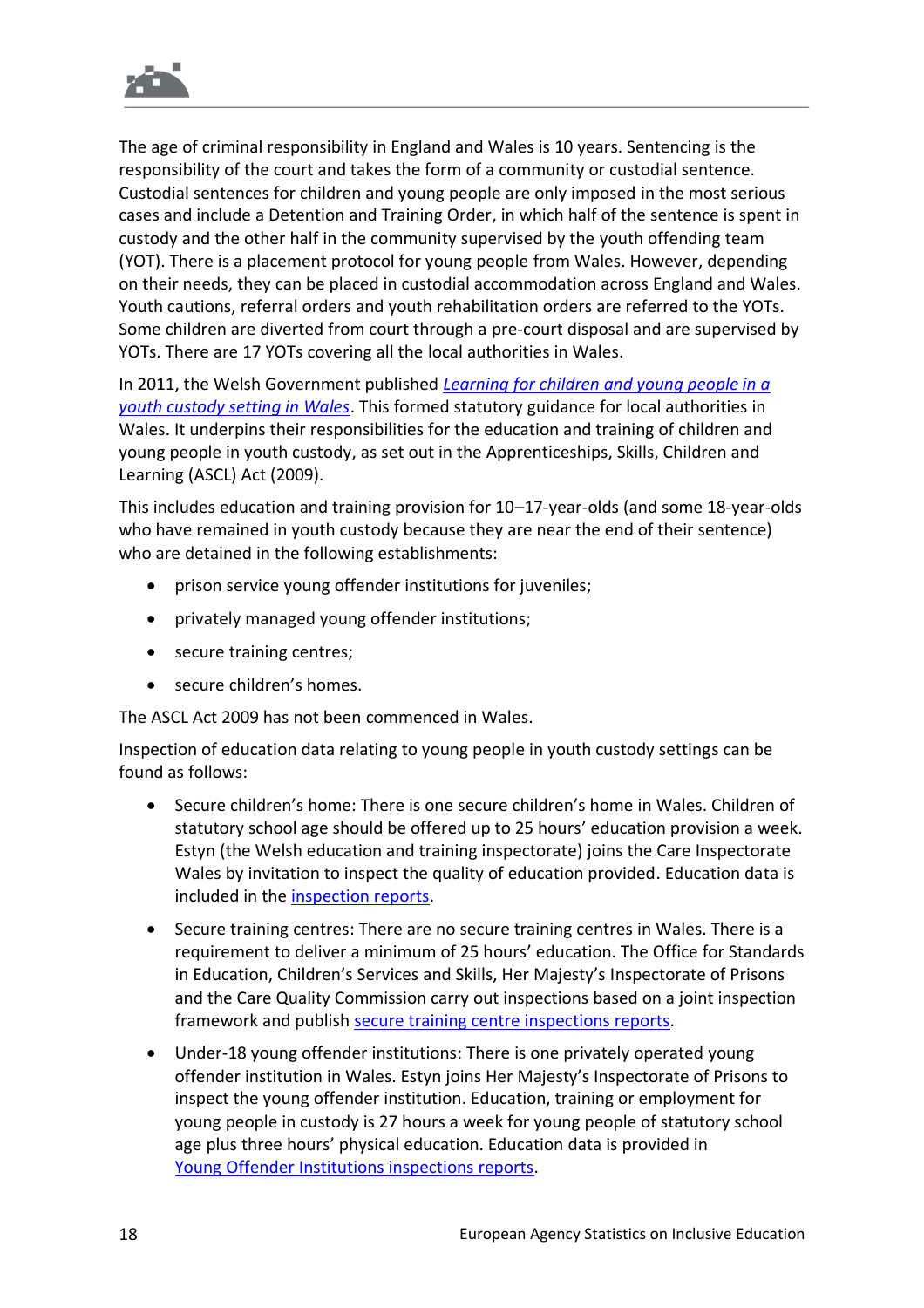• Youth offending teams broker access to education, training and employment on behalf of young people who are supervised in the community. Most children and young people maintain their education via mainstream schools, pupil referral units or further education colleges, according to their age. A few young people who offend are home educated. Children and young people being supervised by YOT should be provided with suitable education, training or employment with a guideline of 25 hours' engagement for those of statutory school age and 16 hours for young people above school age. Fixed start dates for courses and exams in mainstream education and training courses can make access difficult for children leaving custody, as they can be released at any time of the year. Youth Justice Board Cymru collects education, training or employment provision data for each YOT quarterly and provides it to the Welsh Government. Inspection of youth offending work is led by Her Majesty's Inspectorate of Probation, which invites Estyn to inspect the aspect of education provision in YOTs in Wales and produces [inspection reports.](https://www.justiceinspectorates.gov.uk/hmiprobation/inspections/)

### <span id="page-18-0"></span>**Question 2. What key issues do your definitions cover?**

| <b>Key issue</b> | <b>Yes</b>                                   |
|------------------|----------------------------------------------|
| Absenteeism      | 11 countries:                                |
|                  | Austria                                      |
|                  | Belgium (Flemish Community)                  |
|                  | Cyprus                                       |
|                  | Greece                                       |
|                  | Italy (but in relation to vulnerable groups) |
|                  | Lithuania                                    |
|                  | Malta                                        |
|                  | Netherlands                                  |
|                  | Serbia                                       |
|                  | Spain                                        |
|                  | UK (Scotland)                                |

**Table 1. Key issues covered in country definitions**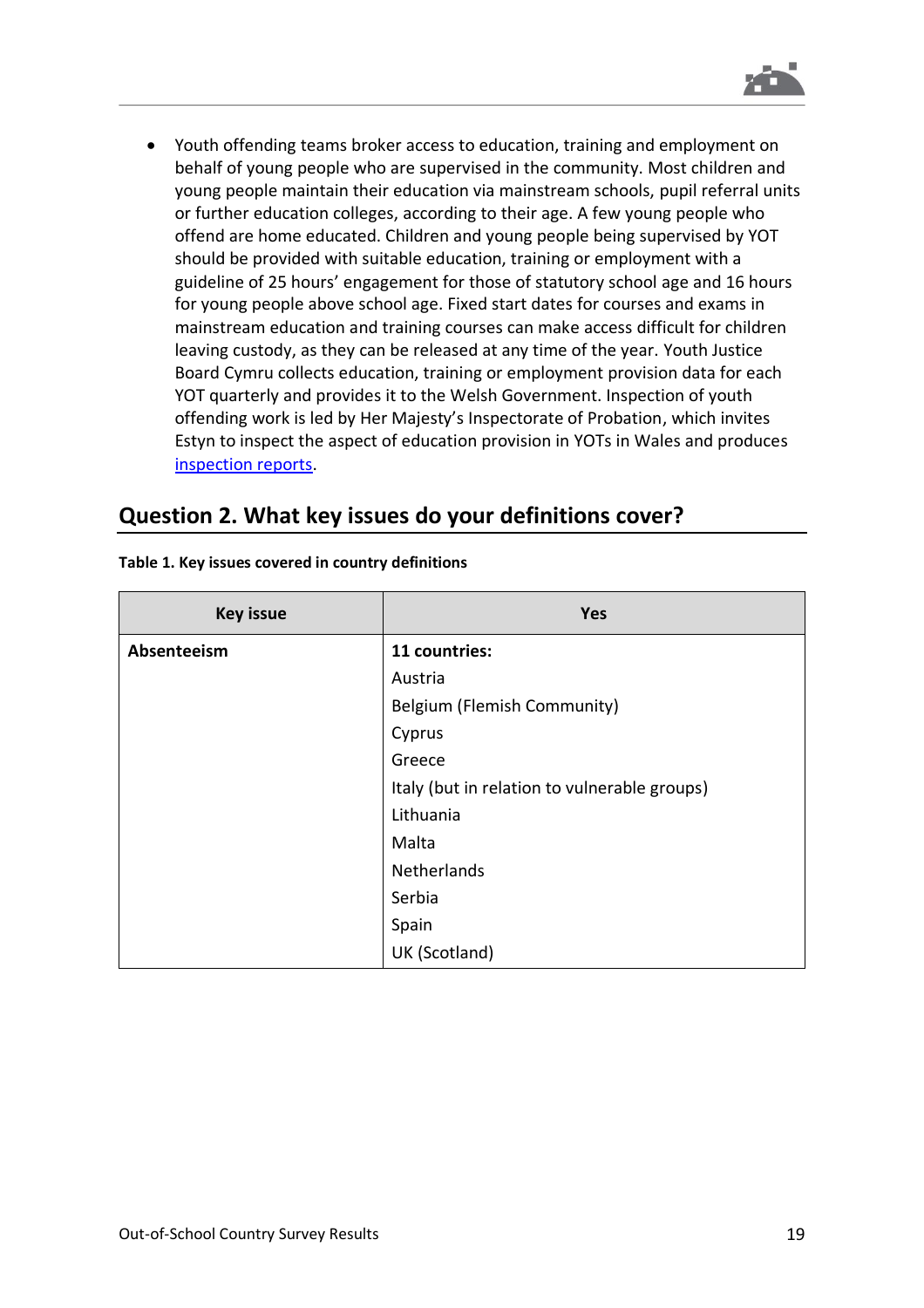

| <b>Key issue</b>                                                | <b>Yes</b>                    |
|-----------------------------------------------------------------|-------------------------------|
| Drop-out                                                        | 12 countries:                 |
|                                                                 | Belgium (Flemish Community)   |
|                                                                 | Cyprus                        |
|                                                                 | Finland                       |
|                                                                 | Greece                        |
|                                                                 | Italy                         |
|                                                                 | Latvia                        |
|                                                                 | Netherlands                   |
|                                                                 | Poland                        |
|                                                                 | Serbia                        |
|                                                                 | Spain                         |
|                                                                 | Sweden (ISCED 03)             |
|                                                                 | Switzerland (post-compulsory) |
| <b>Early school leavers</b>                                     | 9 countries:                  |
|                                                                 | Belgium (Flemish Community)   |
|                                                                 | Finland                       |
|                                                                 | Italy                         |
|                                                                 | Latvia                        |
|                                                                 | Netherlands                   |
|                                                                 | Poland                        |
|                                                                 | Serbia                        |
|                                                                 | Spain                         |
|                                                                 | Switzerland (post-compulsory) |
| Young people not in education,<br>employment or training (NEET) | 9 countries:                  |
|                                                                 | Belgium (Flemish Community)   |
|                                                                 | Finland                       |
|                                                                 | Netherlands                   |
|                                                                 | Poland                        |
|                                                                 | Serbia                        |
|                                                                 | Spain                         |
|                                                                 | Sweden                        |
|                                                                 | Switzerland (post-compulsory) |
|                                                                 | UK (Scotland)                 |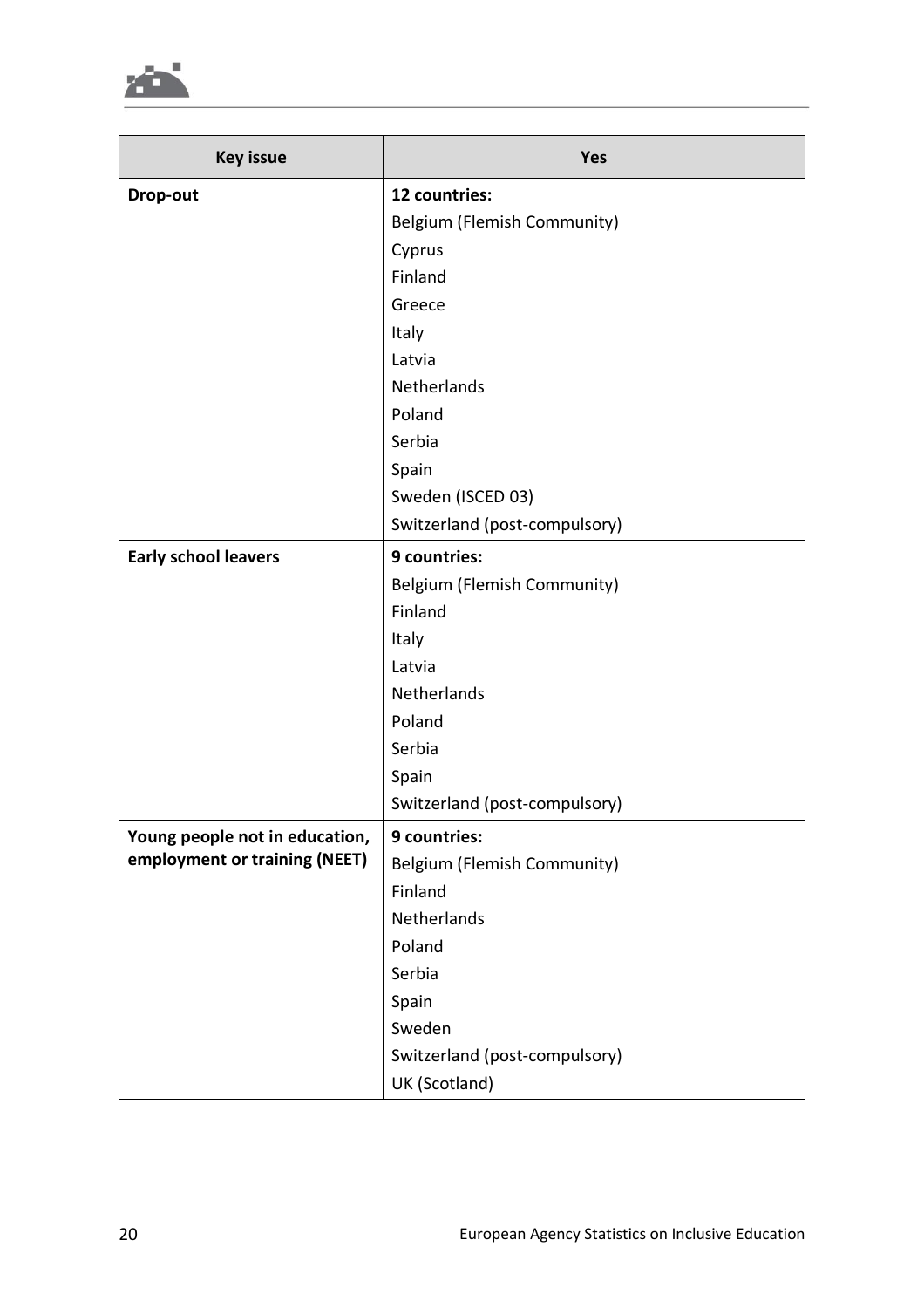

| <b>Key issue</b>                   | <b>Yes</b>                  |
|------------------------------------|-----------------------------|
| <b>Home education</b>              | 9 countries:                |
|                                    | Austria                     |
|                                    | Belgium (Flemish Community) |
|                                    | Finland                     |
|                                    | Greece                      |
|                                    | Ireland                     |
|                                    | Italy                       |
|                                    | Poland                      |
|                                    | UK (Scotland)               |
|                                    | UK (Wales)                  |
| <b>Health conditions and</b>       | 8 countries:                |
| hospitalisation                    | Austria                     |
|                                    | Belgium (Flemish Community) |
|                                    | Cyprus                      |
|                                    | Greece                      |
|                                    | Ireland                     |
|                                    | Malta                       |
|                                    | UK (Scotland)               |
|                                    | UK (Wales)                  |
| Young people and detention         | 4 countries:                |
|                                    | Belgium (Flemish Community) |
|                                    | Greece                      |
|                                    | UK (Scotland)               |
|                                    | UK (Wales)                  |
| <b>Non-formal education</b>        | 4 countries:                |
|                                    | Greece                      |
|                                    | Ireland                     |
|                                    | Poland                      |
|                                    | UK (Wales)                  |
| <b>Migration and unaccompanied</b> | 5 countries:                |
| children                           | Belgium (Flemish Community) |
|                                    | Cyprus                      |
|                                    | Greece                      |
|                                    | Latvia                      |
|                                    | Malta                       |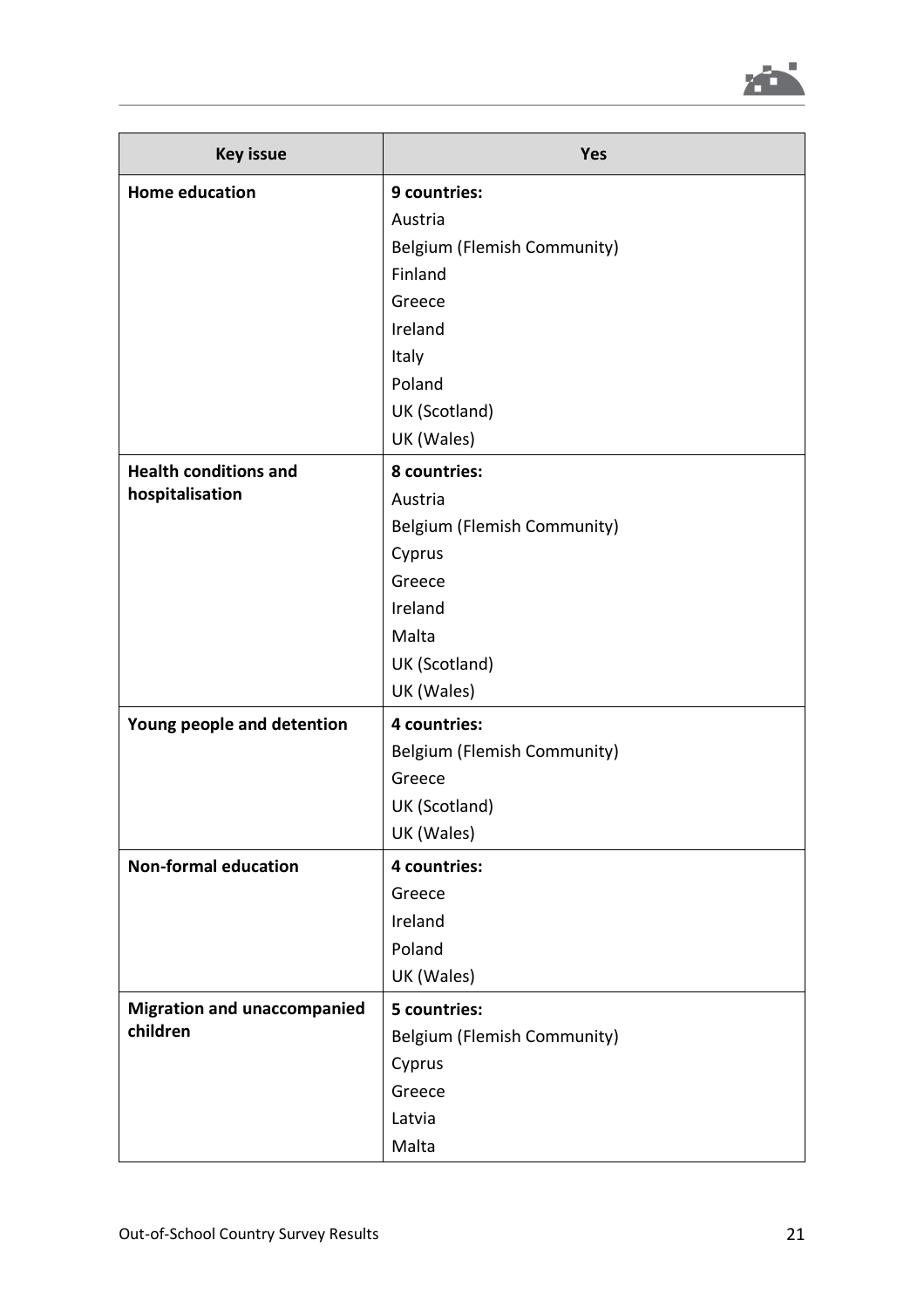

| <b>Key issue</b>                    | Yes                         |
|-------------------------------------|-----------------------------|
| <b>Disability and special needs</b> | 5 countries:                |
|                                     | Belgium (Flemish Community) |
|                                     | Finland                     |
|                                     | Greece                      |
|                                     | Ireland                     |
|                                     | Malta                       |

#### **Other issues**

#### *Belgium (Flemish Community)*

Early school leavers trying through second-chance education to qualify, [youth at risk](https://www.yarvlaanderen.be/over-yar/)  (YAR [Vlaanderen\):](https://www.yarvlaanderen.be/over-yar/) aimed at helping youngsters between the ages of 15 and 21 deal with a variety of issues.

#### *Italy*

Educational poverty – deficit of basic competencies and frequent school changes (forms of educational failure); Roma, Sinti and Travellers (vulnerable groups).

#### *Lithuania*

Not learning child – refers to a child under the age of 16 who is not in the learners' register but lives in the relevant municipality.

#### *Spain*

Learners living in rural areas; child poverty.

#### *UK (Scotland)*

Non-formal education refers to home-educated children and young people.

### <span id="page-21-0"></span>**Question 3. What challenges do your country definitions present?**

#### **Austria**

The problem is getting data on OoS learners. Statistics Austria, which is the main source, does not collect this data. Self-calculation is not possible because the data is anonymised and deleted after six months for legal reasons. Only the results are kept. Austria depends on the Ministry of Education, which carries out its own calculations.

#### **Belgium (Flemish Community)**

While there is information on the various categories listed in Questions 1 and 2, a learner can be listed in several categories. This could result in the learner being counted more than once, should this data be collected in future EASIE data collections.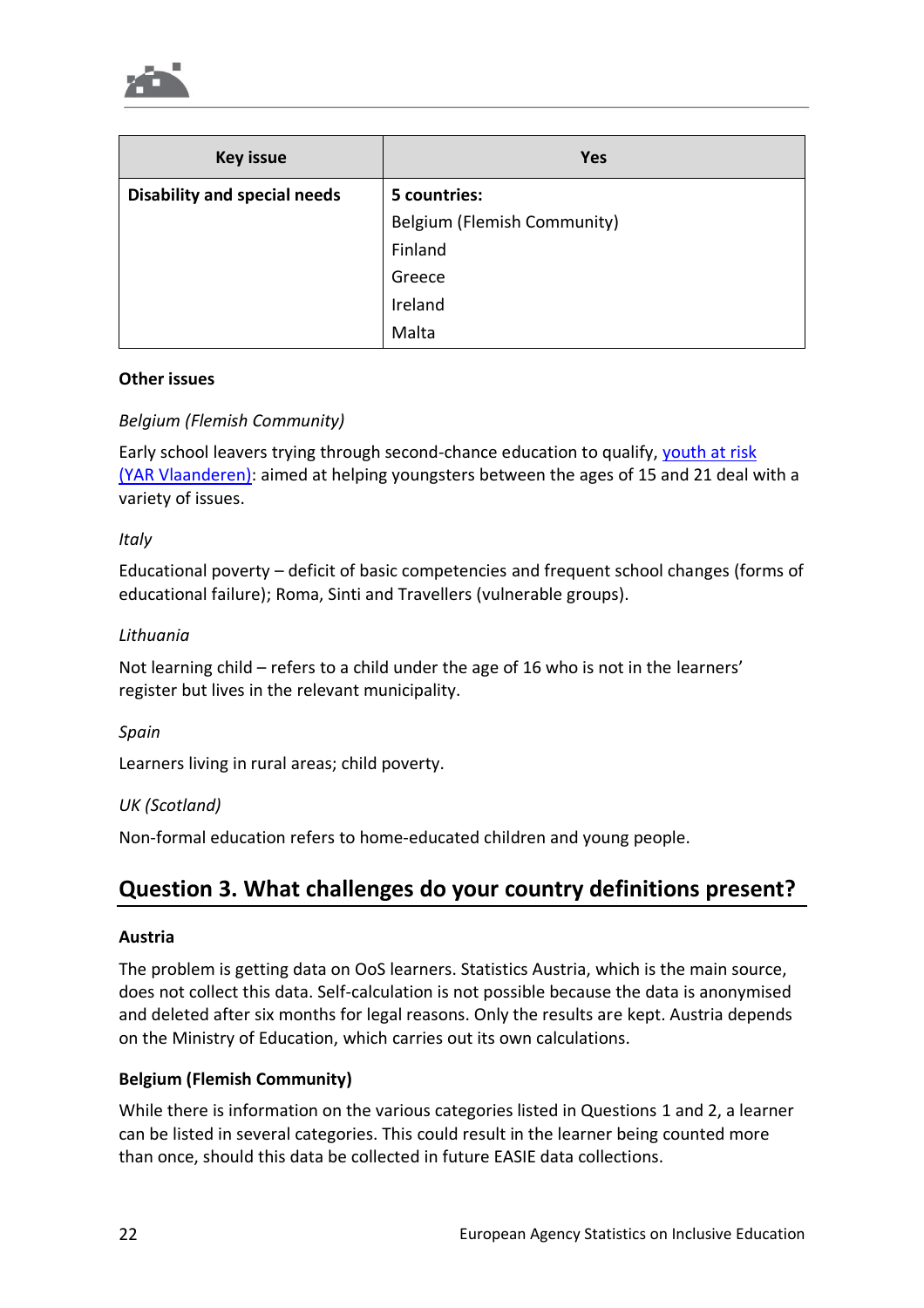

#### **Finland**

The working definition includes almost all the key issues above. However, as mentioned, the definition is a rough calculation from learners enrolled in school compared to the population of the same age. At ISCED levels 1 and 2, almost every child takes part in the formal education system. At age 20–24 there is a NEET indicator, which covers those young adults who are NEET, and the EU's indicator of early leavers from education and training (aged 18–24).

#### **Ireland**

The definition provided refers only to learners who are unable to obtain a placement in a school.

#### **Italy**

Educational failure is a complex phenomenon. School drop-out differs according to diverse school stages, social environment, gender, age, geographical position, etc.

Educational failure manifests itself in various forms, such as absenteeism, drop-out, ESL/early leaving from education and training and deficit of basic competencies.

Along with the measures targeted at specific vulnerable groups (see the national [guidelines](#page-10-0) in Question 1), a comprehensive strategy for overcoming educational failure and poverty should take into account the following key points:

- identifying priority areas;
- a national action plan (preventive, compensatory and intervention measures);
- unified governance of all actors involved (central administration, regions and municipalities) to co-ordinate actions and interventions;
- implementing early childhood services;
- resource allocation to schools, based on learning outcomes and drop-out rates;
- implementing territorial networks.

[Policy paper on overcoming educational failure and educational poverty \(2018\)](https://www.miur.gov.it/documents/20182/0/Rapporto+sul+contrasto+del+fallimento+formativo/7575f155-63f9-479a-a77f-1da743492e92?version=1.0) (in Italian).

#### **Latvia**

Children who have emigrated with their families are mostly enrolled in schools in another country. Therefore, they are not considered OoS learners (but the definition does not exclude these children from the total number).

Children with another citizenship who have a residence permit in Latvia, but who are studying in their home country are counted as OoS learners.

Only basic education is mandatory in Latvia. Therefore, data on children with basic education who do not continue secondary education or who drop out of secondary education institutions is not collected or analysed.

Local governments often have problems with data collection on why a child has not been enrolled in school. This is because there are families who change residences often,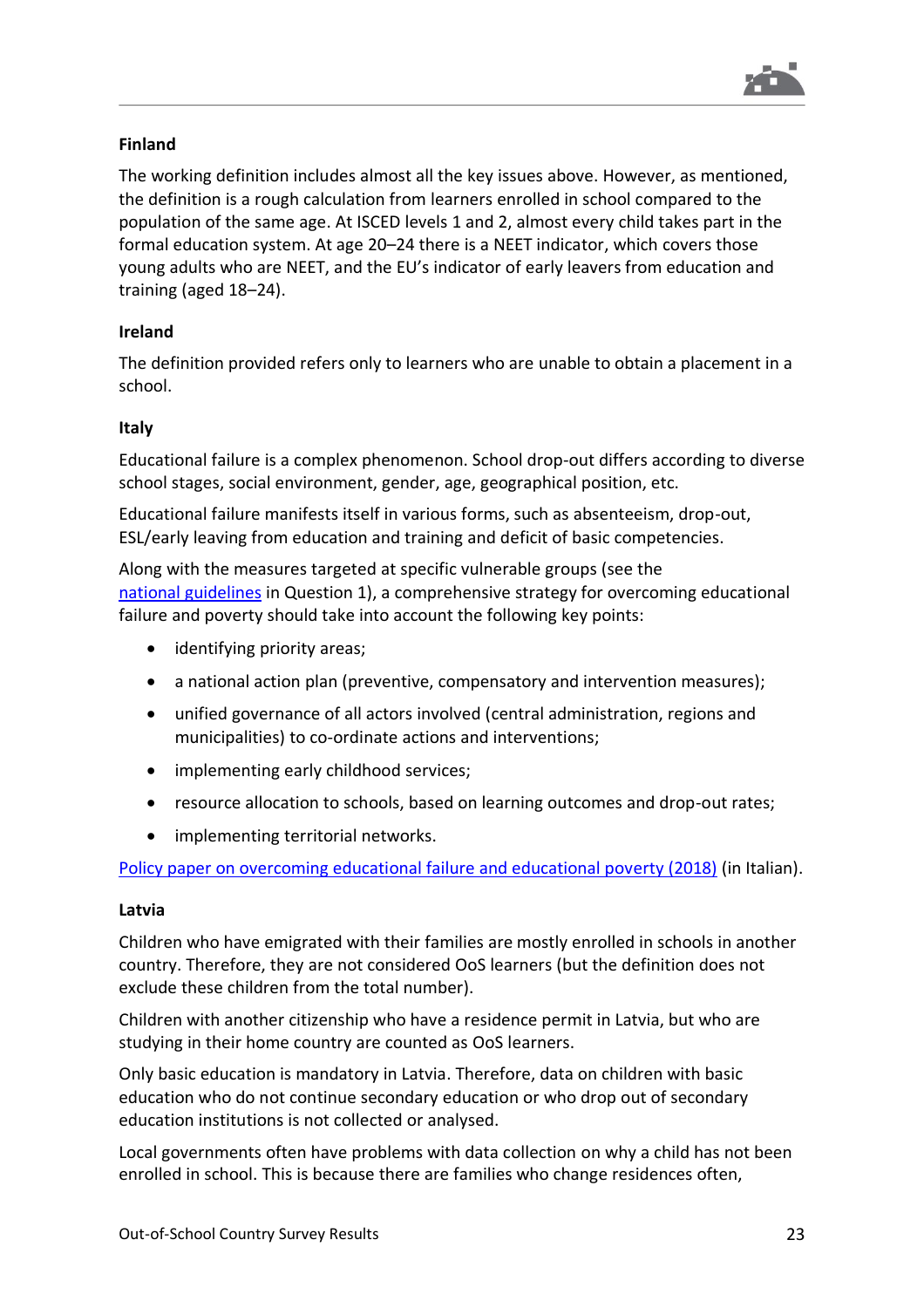

families who do not live in their declared location and families who leave the country without informing anyone.

#### **Lithuania**

According to the Law on Education, compulsory and state-guaranteed education is available up to the age of 16 under primary, basic education programmes for citizens of the Republic of Lithuania residing in the Republic of Lithuania and for foreigners who have the right to permanent or temporary residence in the Republic of Lithuania.

The Ministry of Education, Science and Sport manages the information system on children who are not learning or not attending school (NEMIS). To ensure that children learn through compulsory education programmes, the municipal executive body appoints a unit of the municipal administration responsible for organising and maintaining children's accounts. Children's accountants organise and co-ordinate the collection and management of data on children who are not learning or not attending school and determine children's actual place of residence and the reasons for them not attending education. If necessary, children's accountants collaborate with other municipalities, nongovernment organisations and other institutions. The Ministry of Internal Affairs, the Ministry of Social Security and Labour, the Ministry of Health and the Ministry of Foreign Affairs collaborate with the Ministry of Education, Science and Sport to provide the data for NEMIS.

#### **Malta**

#### *Drop-out*

In Malta, this refers to those learners who do not complete post-compulsory schooling (*A [Strategic Plan for the Prevention of Early School Leaving in Malta](https://education.gov.mt/en/resources/Documents/Policy%20Documents%202014/School%20Leaving%20in%20Malta%20June%202014.pdf)*).

#### *Early school leavers*

Malta follows the European Commission definition of early school leavers as 'those young people who leave education and training with only lower secondary education or less, and who are no longer in education and training'. In statistical terms, European ESL rates are measured as the percentage of 18–24-year-olds with only lower-secondary education or less and who are no longer in education or training (*[Reducing early school leaving:](https://ec.europa.eu/assets/eac/education/experts-groups/2011-2013/esl/esl-group-report_en.pdf)  Key [messages and policy support](https://ec.europa.eu/assets/eac/education/experts-groups/2011-2013/esl/esl-group-report_en.pdf)*).

Early school leavers will have limited life chances, will be channelled towards dead-end jobs (if any), are more prone to join the working or non-working poor and are at risk of social exclusion. Thus, early school leavers will be less likely to fulfil their potential as human beings, as active citizens and as principal actors in the labour market.

#### *Out-of-school*

Even though the OoS definition does not directly refer to ESL, it is still targeting learners who might be at risk of ESL, such as those who are chronic absentees.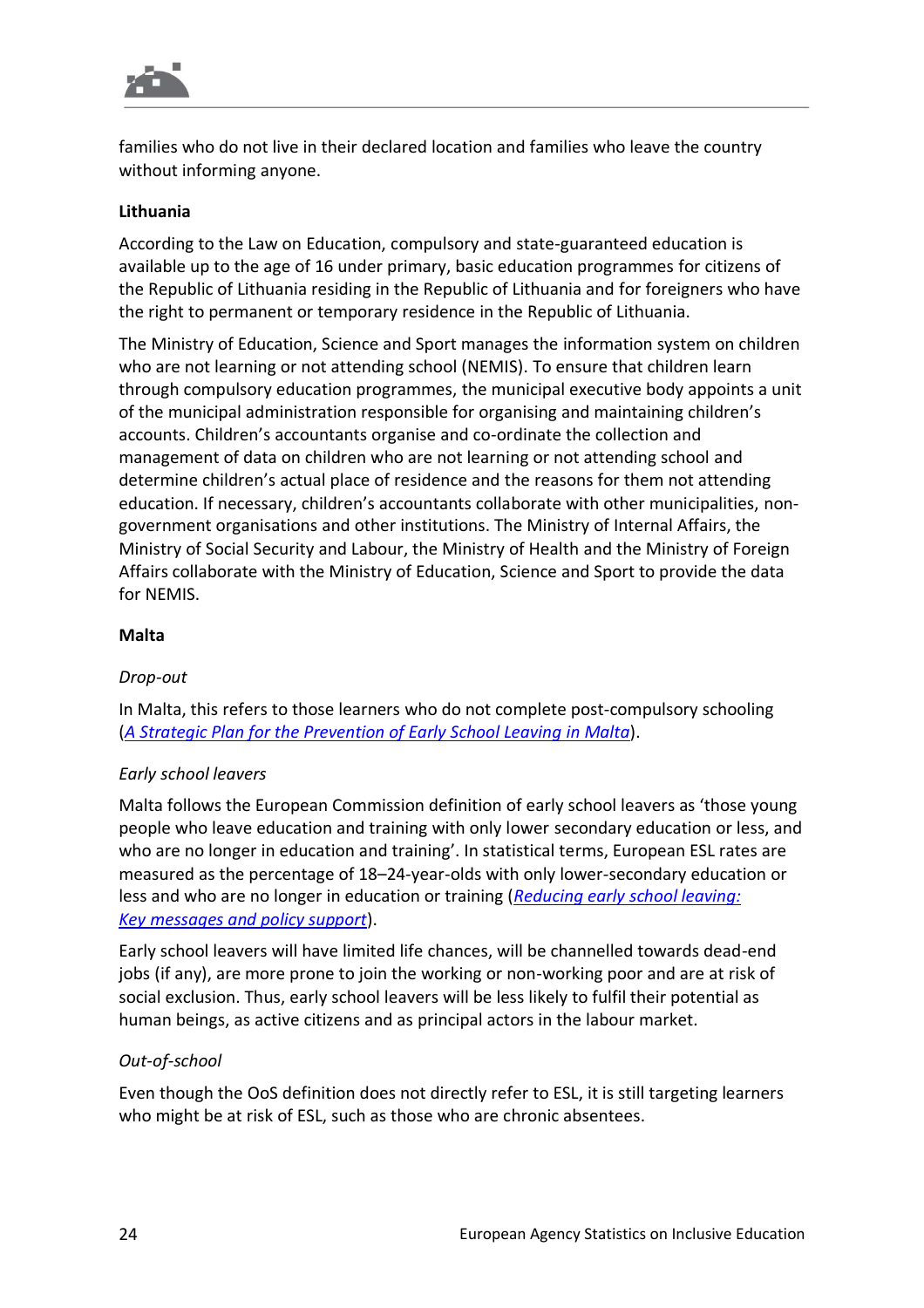

#### *Young people not in education, employment or training (NEET)*

Malta follows [Eurostat's definition of NEET](https://ec.europa.eu/eurostat/statistics-explained/index.php/Glossary:Young_people_neither_in_employment_nor_in_education_and_training_(NEET)). The OoS definition does not directly refer to NEET. However, this is still targeting learners who might be at risk of ESL, such as those who are chronic absentees.

#### *Home education*

Not applicable because it is not available in Malta.

#### *Health conditions and hospitalisation*

One of the categories of absenteeism is 'absence due to medical reasons'; proof must be provided.

#### *Young people and detention*

There are no detention centres for school-age children.

#### *Non-formal education*

'Non-formal learning' means learning embedded in a planned activity organised outside the formal educational system, which activity is not explicitly designed as learning, but which contains an important learning component (Malta Education Act Chapter 327).

#### *Migration and unaccompanied children and disability and special needs*

Any minor, irrespective of their gender, nationality and ability, is obliged to attend compulsory schooling.

#### **Netherlands**

The three definitions mentioned in  $Question 1$  may have overlapping groups of learners. Learners aged 16–18 in upper-secondary general education and upper-secondary vocational education who are absent can be counted as absolute or relative school absentees or as early school leavers. It depends on the perspective: ESL is more about finishing education (instead of working or doing 'nothing' at home) to obtain a starting qualification (ages 16–18), while absenteeism is more about creating suitable support for learners to go back to or stay in school (all ages).

Several non-formal education settings offer 'education' for learners who also need healthcare (including mental health) or youth care support. Some relative or absolute absentees attend those non-formal settings (i.e. 'care farms'). A current challenge is the boundary between education and care, how to allocate learners to one of the two categories and when to speak about formal and non-formal education.

#### **Poland**

Each definition in [Question](#page-5-1) 1 is accurate and measurable in administrative databases (terms 1–4) and sample surveys (terms 5–6).

The challenge is to develop an individual approach to data resulting from administrative databases and provide data analysis on all aspects of OoS as a coherent whole. It would be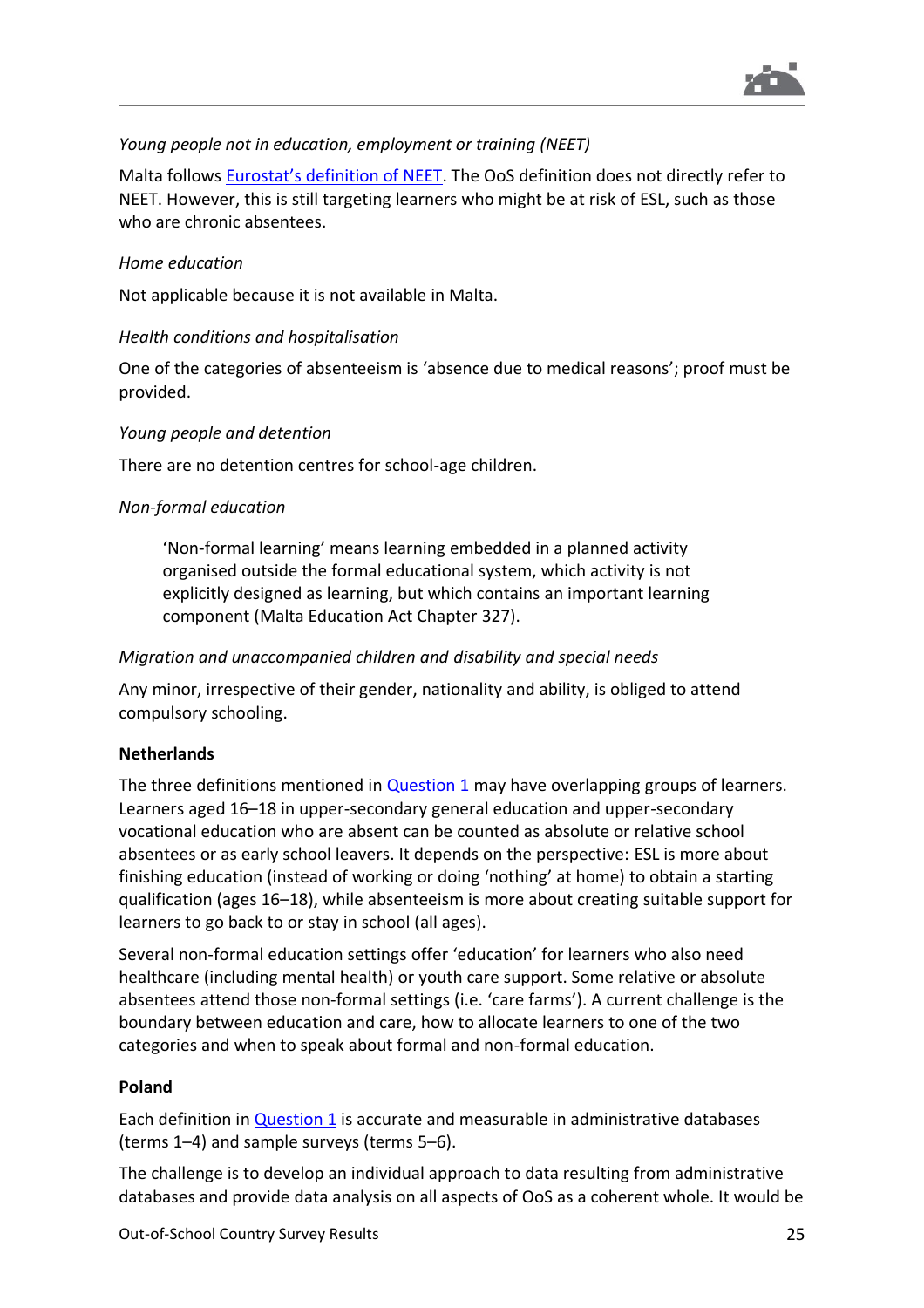

interesting to investigate the impact of OoS on learning outcomes (knowledge, skills, competences).

#### **Serbia**

The listed indicators are yet to be implemented, although several questions are still open.

The enrolment rate indicator overestimates the actual enrolment in compulsory education, since the law obliges schools to automatically enrol learners in the next grade even if they have stopped attending school. Serbia is considering combining this indicator with the absenteeism indicator as a solution to this issue.

The length of time at which a learner's absence is considered concerning is still uncertain, although the threshold is currently three weeks.

Children from families of lower socio-economic status (SES) are at higher risk of being outof-school, so Serbia is working on finding a proper SES proxy. However, it is difficult to define a proxy that is valid and reliable when it comes to data collection.

#### **Spain**

- Identify early school leavers and potential early school leavers before they leave the education system.
- Establish programmes with resources and education policies in co-ordination with other ministries (social affairs, justice and health) to prevent and care for absentee learners in compulsory education.
- Clear and agreed definition at national level.

#### **Sweden**

Using the definition of OoS children from the UNESCO *[Global Education Monitoring Report](https://gem-report-2019.unesco.org/)  [2019](https://gem-report-2019.unesco.org/)*, OoS children do not exist in Sweden. All children in the primary or secondary school age range registered in Sweden have the right to education and are obliged to attend and to be enrolled in school.

Absenteeism among children in the official primary school age range does exist in Sweden. However, since these children are enrolled in primary or secondary school, the definition does not cover these children.

OoS adolescents and young people according to the UNESCO definition do, on the other hand, exist in Sweden. Data on young people who are NEET is collected in Sweden; see [Question](#page-27-1) 4 for more details.

#### **Switzerland**

The challenge is to have information on trajectories about all adolescents and young people after compulsory school (drop-out, could be no particular reason or health problems, detention, migration, etc.). This information was not available in the past. With the unique social security number, it is now possible to measure much more precisely the transitions after compulsory school, but mainly for those with 'normal' compulsory schooling.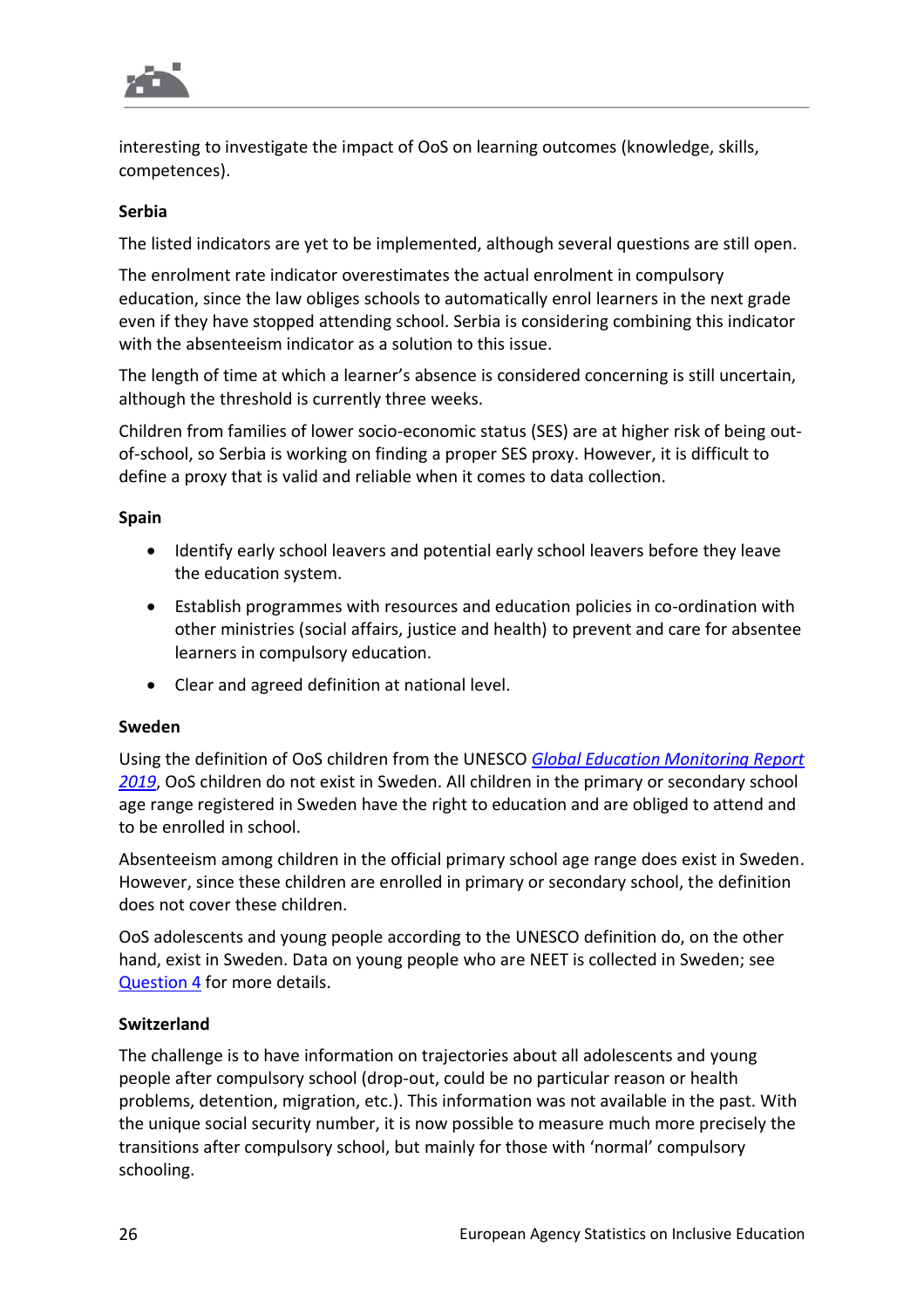

The main challenge is now to link or collect data so that it is possible to follow the complex trajectories of young people with special needs.

#### **UK (Scotland)**

There is no national data for home-educated children and young people. The numbers are relatively small and unlikely to impact statistically on the country attainment data.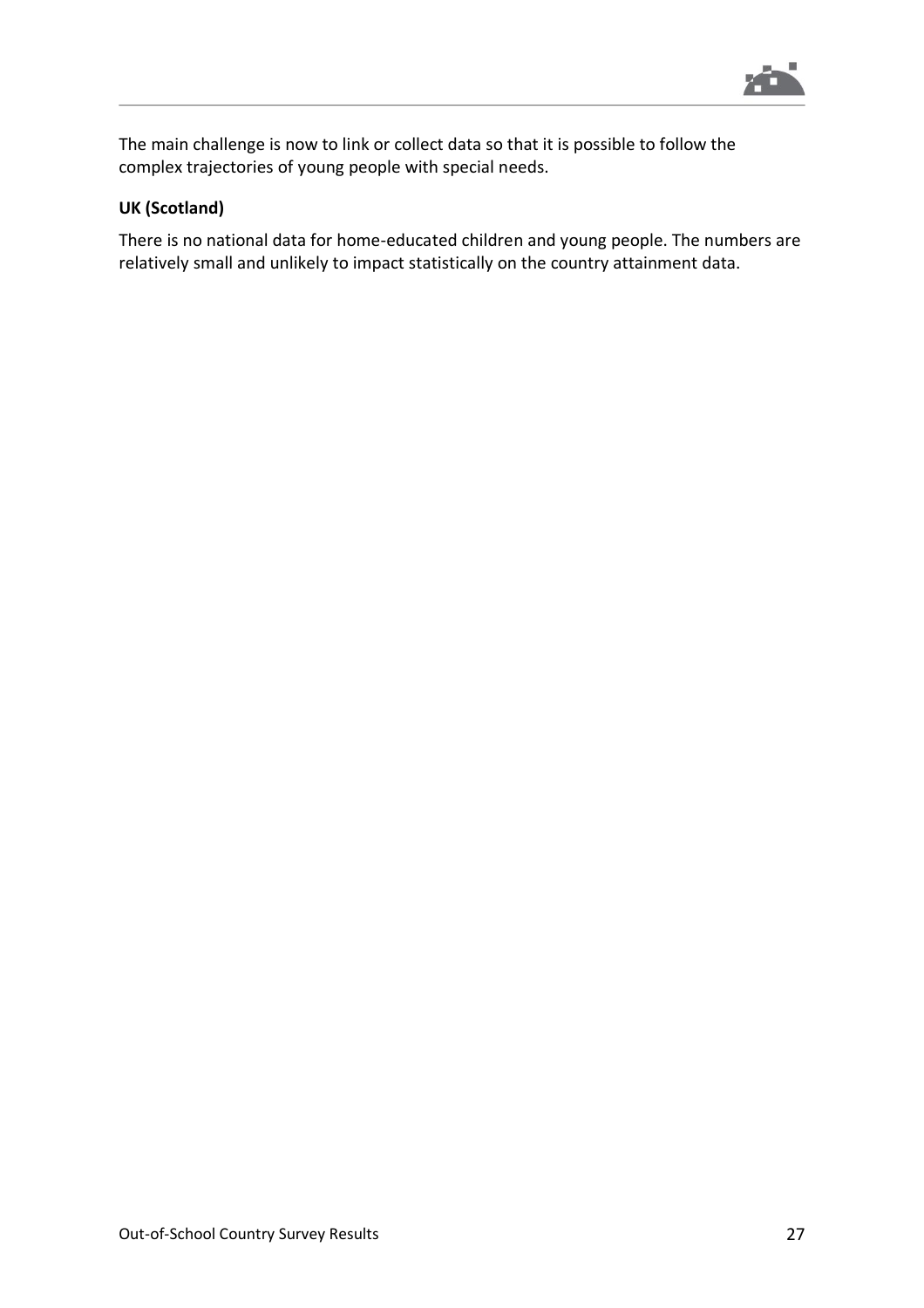

# <span id="page-27-0"></span>**SECTION 2. DATA ON OUT-OF-SCHOOL LEARNERS**

### <span id="page-27-1"></span>**Question 4. What national data regarding OoS learners is currently collected in your country?**

#### **Austria**

There are no official statistics. This data can only be calculated indirectly.

#### **Belgium (Flemish Community)**

Flanders collects data on the following:

- Problematic absenteeism (five half days to more than thirty half days): each school delivers all learners' absenteeism records in a digital system. The government carries out monitoring and reports at Flanders level, cities level and school level. School-level data is only visible to the school itself.
- Early school leaving (see definition in **[Question](#page-5-1) 1**): each school delivers all subscriptions to the government. When a learner leaves school without a qualification on the qualification criteria and is older than compulsory age, they are measured.
- Early school leavers trying through second-chance education to qualify: for each school leaver, the government tracks whether they subscribe to a second-chance learning pathway. If so, they are measured and the government monitors whether they receive their qualification via this pathway.
- Learners who skip classes, because of the strong correlation with ESL:
	- Learners with temporary education at home and learners with synchronous internet education/Bednet
	- (Young) adults in detention
	- Learners with disabilities, health conditions and hospitalisation
	- Learners with migration background.

#### **Cyprus**

The Statistical Service of Cyprus does not collect official data on OoS learners. Secondary schools send information to the Ministry regarding the number of learners who do not register in school and/or the number of learners whose parents/guardians sign a form stating that their child is interrupting their school attendance after the compulsory school age.

This information is broken down by:

- age (below or above compulsory school age/15 years old);
- gender;
- class and education level;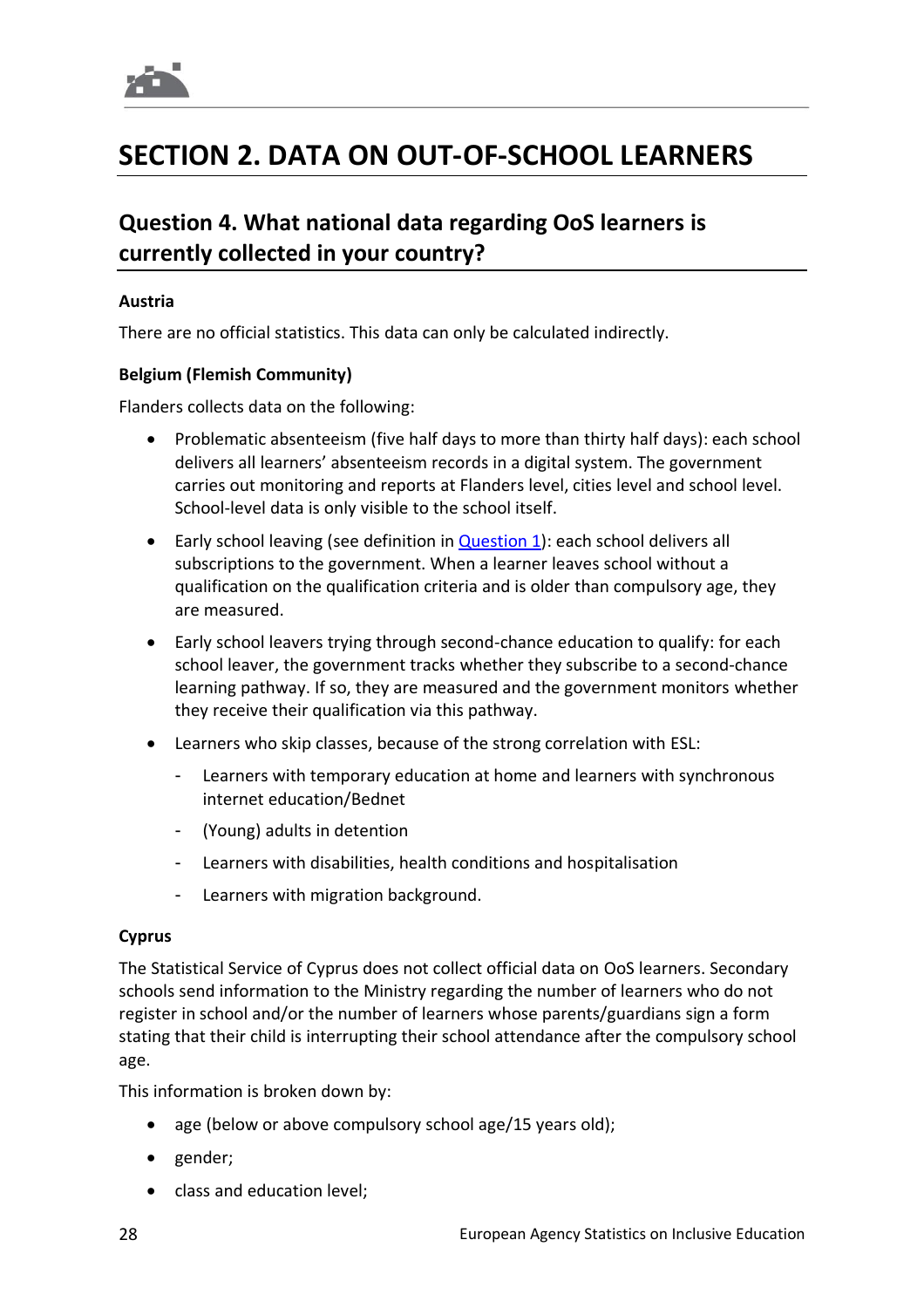

• national origin.

#### **Finland**

Finland does not have direct data collection on OoS learners. Data is collected from learners (aged 7–18) enrolled in school and that number is compared to the population of the same age. Statistics Finland collects this data for the UNESCO Sustainable Development Goal 4 indicator. This was the same method used in the EASIE 2018 data collection (for example, Table 1, Question 3).

#### **Greece**

#### *Drop-out before enrolment*

There is currently a digital platform (MySchool), developed and hosted by the Ministry of Education, that tracks each learner's individual progress after their first registration/enrolment in school. This database, however, is not connected with the civil register, which replaced the national population register, and there is not a (single) social security number that is issued at birth. Law 4452/17 provides for the establishment of such a comprehensive single number. For this regulation to be implemented, however, the Law stipulates the issuing of relevant Ministerial Decisions, which have not been issued yet. As a consequence, it is not possible to determine the numbers of learners who, according to the population register and their age group, should be attending school but do not attend.

The Hellenic Statistical Authority collects information on learners at prefecture level through annual questionnaires distributed to schools. In some of its surveys, the Hellenic Statistical Authority connects the learner population with the expected population of the respective age, as reflected by the population census that tracks time series/cohorts. From this calculation, it is possible to infer some data on children already out of the school system before even enrolling at kindergarten level (Roma children may be such an example), despite the fact that education is compulsory. In any case, within the framework of a cohesive strategic plan on ESL, it is necessary to establish a connection between a specific age/cohort (according to the census or the population register) and the learner population.

#### *School drop-out after enrolment*

MySchool is an information system/digital platform that school headteachers and teachers update daily for administrative purposes, including information on the school unit, teaching staff, learners, etc.

As an information system, MySchool was not designed to simply record school drop-out. Instead it was designed for multiple purposes. Given that it ensures primary data on the learner population, it can be used to record and monitor school drop-out by applying the suitable parameters, as suggested by the Institute of Educational Policy.

At the time of a learner's first school enrolment, their data is recorded in the MySchool information system. The learner's file is kept up-to-date throughout their school years. Primary data on school drop-out is extracted from this information system.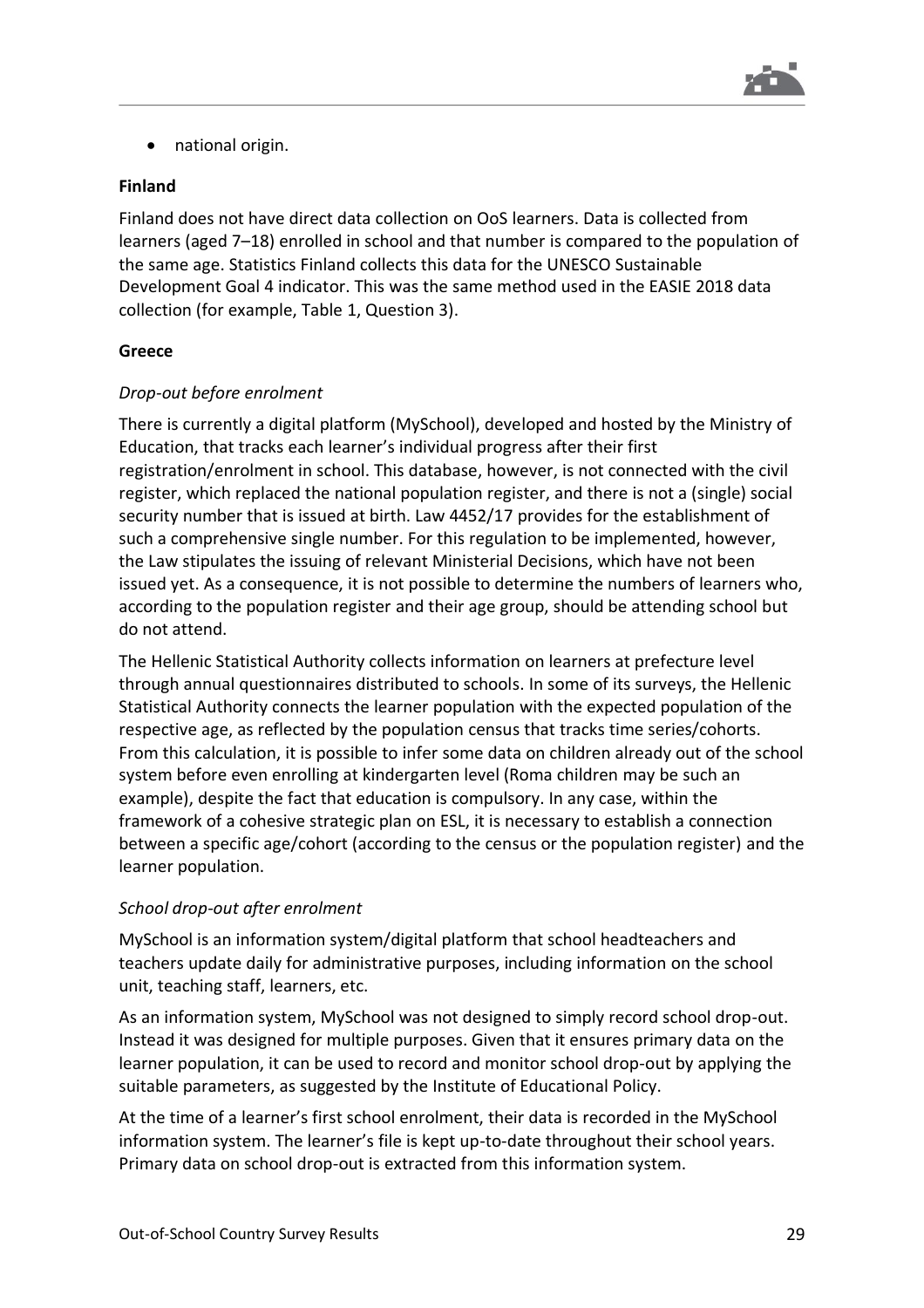

The Institute of Educational Policy, in accordance with section 2 of Law 3966 (GG A 118/ 24.5.2011), as amended and in force, is responsible for issues related to school drop-out and monitoring and recording ESL.

#### **Ireland**

The National Council for Special Education (NCSE) collects data on learners with special needs where applications are made on their behalf for home tuition as a school placement is not available. These applications are recorded in the NCSE's national database.

Tusla, the Child and Family Agency, collects data on learners who receive home education. Where a parent chooses to home school a learner, a Tusla official carries out an assessment and records the learner on a central register.

The Department of Education and Skills collects data on learners who have left the formal education system to be home schooled. The Department also collects data on learners who receive a home tuition grant.

#### **Italy**

#### See [Question](#page-21-0) 3.

#### **Latvia**

The list of learners of compulsory education age (5–18) who are not enrolled in any educational institution in Latvia is created by comparing the population register data of children of compulsory education age who officially live in Latvia with the data from the State Education Information System (VIIS) about children who are of compulsory education age, have not completed basic education and are registered in schools. The data is updated quarterly. Municipalities are required to gather information about these children and report in the VIIS the reasons why these children are not registered in school.

#### **Lithuania**

The information system on children who are not learning or not attending school collects, stores and provides information on the reasons why children are not learning or not attending school. Registered users can access the data in this system.

The data on children aged 7–17 who are not learning is available in the Statistics Lithuania database. Data distribution is available by urban/rural place, gender, school year, learners' age and the reasons for not learning (four options: total; out of the country; social, psychological and other reasons; undetermined reason).

The Centre of Information Technologies in Education collects and manages data on children who are not learning according to the 'causes of not learning' classification (2010). The classification presents six options for the causes: non-compulsory education; parents' inhibition; changing place of residence; moving abroad; disability; other causes.

#### **Malta**

No data is available on children out of formal educational settings. However, the National Statistics Office (NSO) is responsible for collecting national data on compulsory schooling in Malta, including absenteeism. This information is collected from the Schools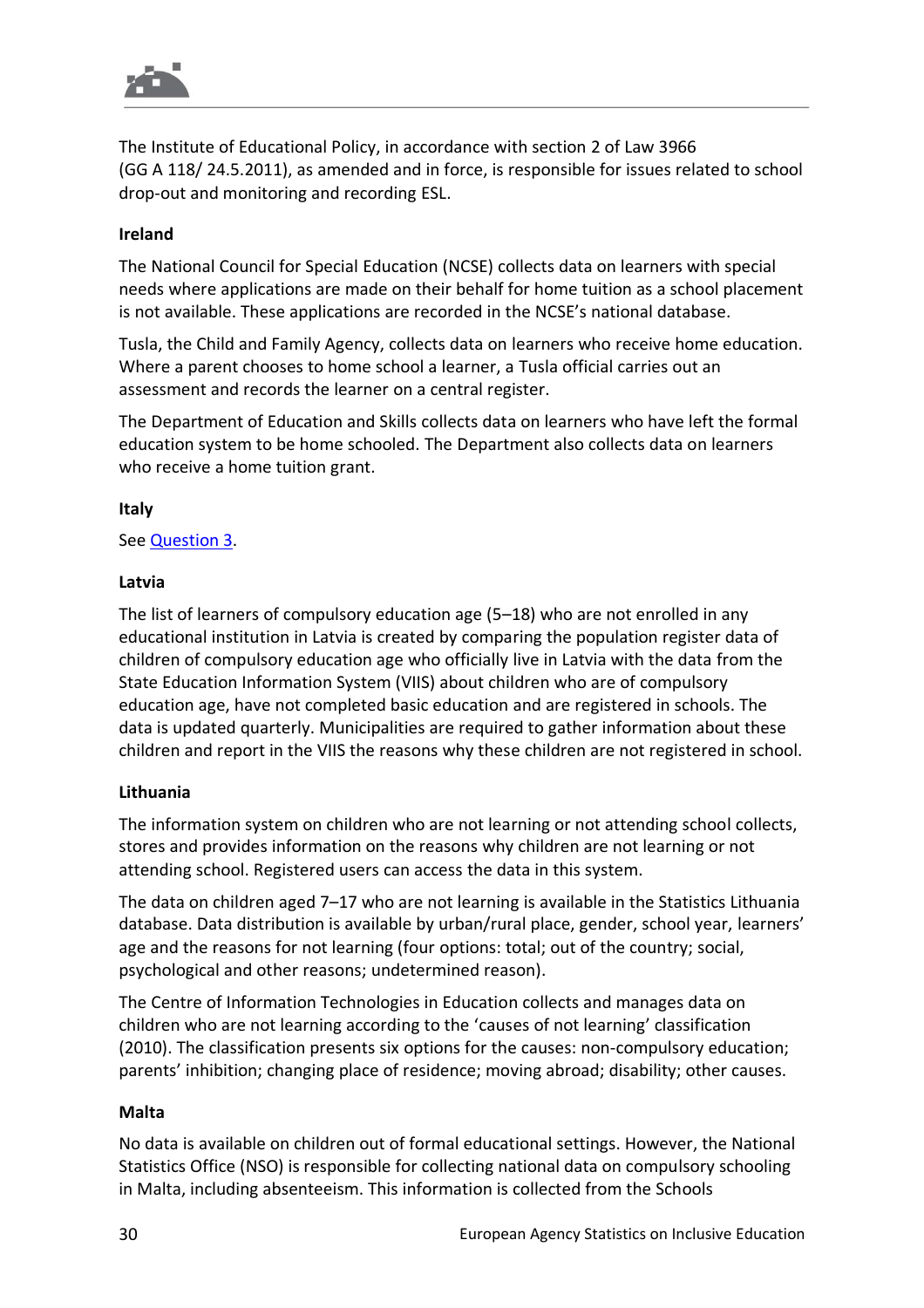

Information System for data related to state schools, while non-state school data is provided directly to the NSO.

#### **Netherlands**

Municipalities have to provide annual data to the Ministry about absenteeism, learners who regularly skip classes, learners from the age of 14 who have a one-year part-time adapted education programme and learners who are exempt from compulsory education (annual 'compulsory education count'). The Ministry uses this data to inform parliament about absenteeism.

Schools have to provide real-time data to municipalities about learners who regularly skip classes or are absent for more than 16 hours during a four-week period. From this database ('absentees register', which is used for multiple purposes), the Ministry receives monthly statistics about early school leavers per school type in lower- and upper-secondary (vocational) education.

#### **Norway**

Norway counts the number of children who are privately tutored at home in the Primary and Lower Secondary School Information System. In 2018, 184 children from age 6–15 had private home tuition (0.03% of children aged 6–15). The Education Act regulates the right to home tuition. The municipalities are responsible for overseeing private home tuition. Children who are privately tutored at home forfeit their right to a school leaving certificate from compulsory school.

#### **Poland**

Terms 1–4: Education Information System

Terms 5–6: Eurostat, Labour Force Surveys.

#### **Serbia**

Currently, only survey data, mostly from academic research, is collected on OoS learners.

The Serbian Educational Monitoring Information System will be implemented by the end of 2021. It will contain individual data on learners (gender, age, place of residence, family SES, school achievement, mother language, SEN data, data on social aids). Anonymised identification will make it possible to monitor relevant groups of children, including those in the OoS category.

#### **Spain**

- Early school leavers (Labour Force Survey data).
- Information provided by education statistics regarding learners. The usefulness of this information improves when individualised base data is available. However, it is not always possible to collect data for these groups on individual bases due to data protection restrictions.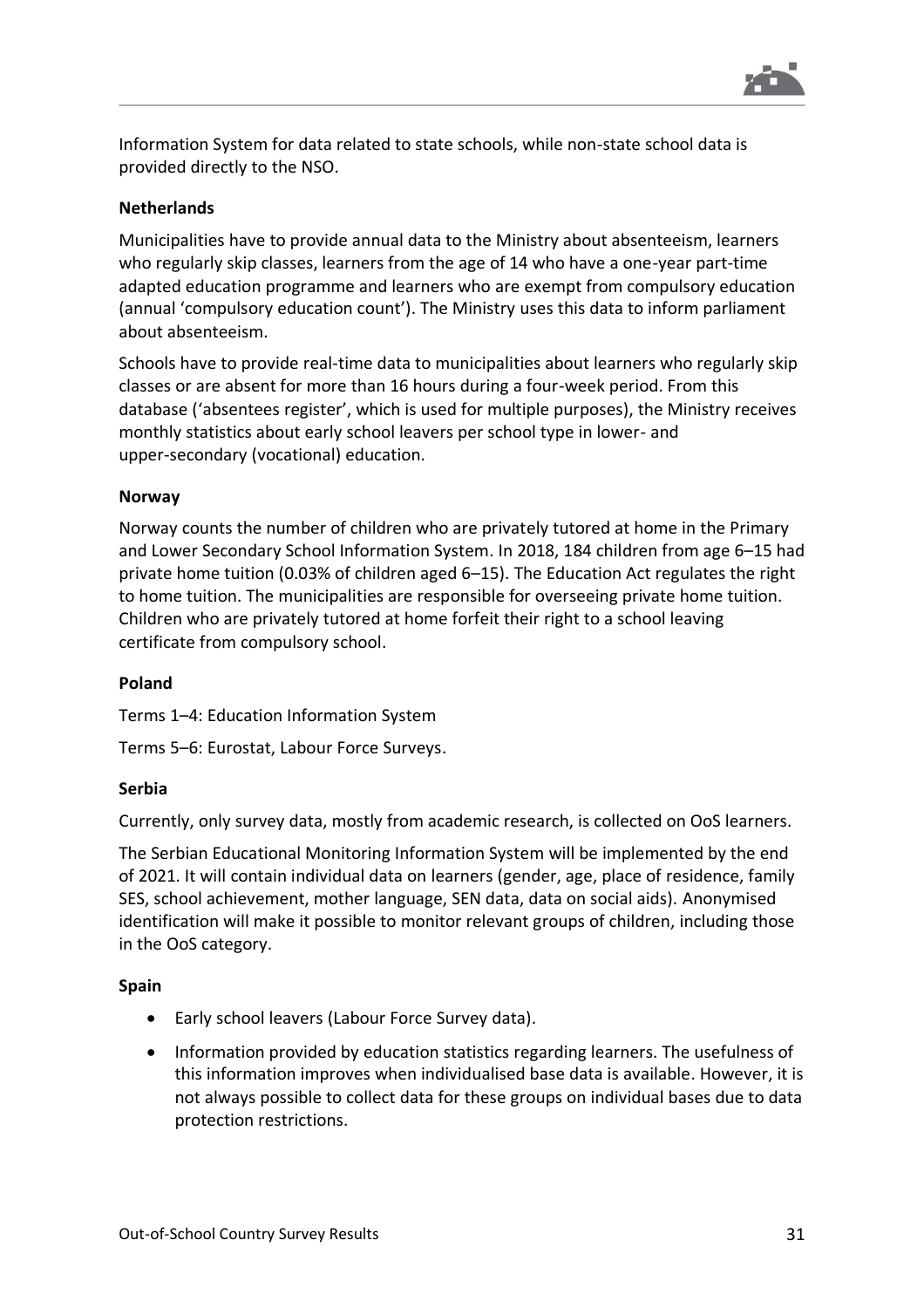

- Survey on the transition from education/training to labour market insertion, which studies the educational trajectories of graduates of different non-university levels and their labour market insertion. It is not a regular survey.
- It is not considered appropriate to use schooling rates as an OoS population, especially at very high schooling ages, because it sometimes shows discrepancies between the source of schooling data and that of population. In post-obligatory ages it may be more relevant.

#### **Sweden**

National data on young people who are NEET is collected in Sweden. The data is registered by the municipalities and collected by the Swedish National Agency for Education (Skolverket).

#### **Switzerland**

There is no specific data collection on OoS learners. Some basic figures on home schooling are collected.

#### **UK (Scotland)**

Data is currently available on exclusions and attendance. Post-school destinations for those children not in employment or further education are also collated, although strictly speaking such groups are no longer of school age.

Parents/carers have a legal right to educate their children at home and data on the numbers receiving home education is not collected. Local education authorities may keep this data, but it is not a statutory requirement and is not collected nationally.

Education authorities collect data on exclusions and attendance on their education management information system. The Scottish Government collates and analyses an extract of this data biennially.

#### **UK (Wales)**

The [Educated otherwise than at school \(EOTAS\) census: technical completion notes](https://gov.wales/educated-otherwise-school-eotas-census-technical-completion-notes) explain the data collection process and data items in detail.

# <span id="page-31-0"></span>**Question 5. In the EASIE 2018 data collection, was your country able to answer the questions (Table 1, Question 3; Table 2, Question 3; Table 3, Question 6) on how many learners are out-ofschool?**

#### **Austria**

No.

As already mentioned, these figures are not centrally recorded by Statistics Austria. There seems to be little interest in looking for missing learners, as no school reports missing learners.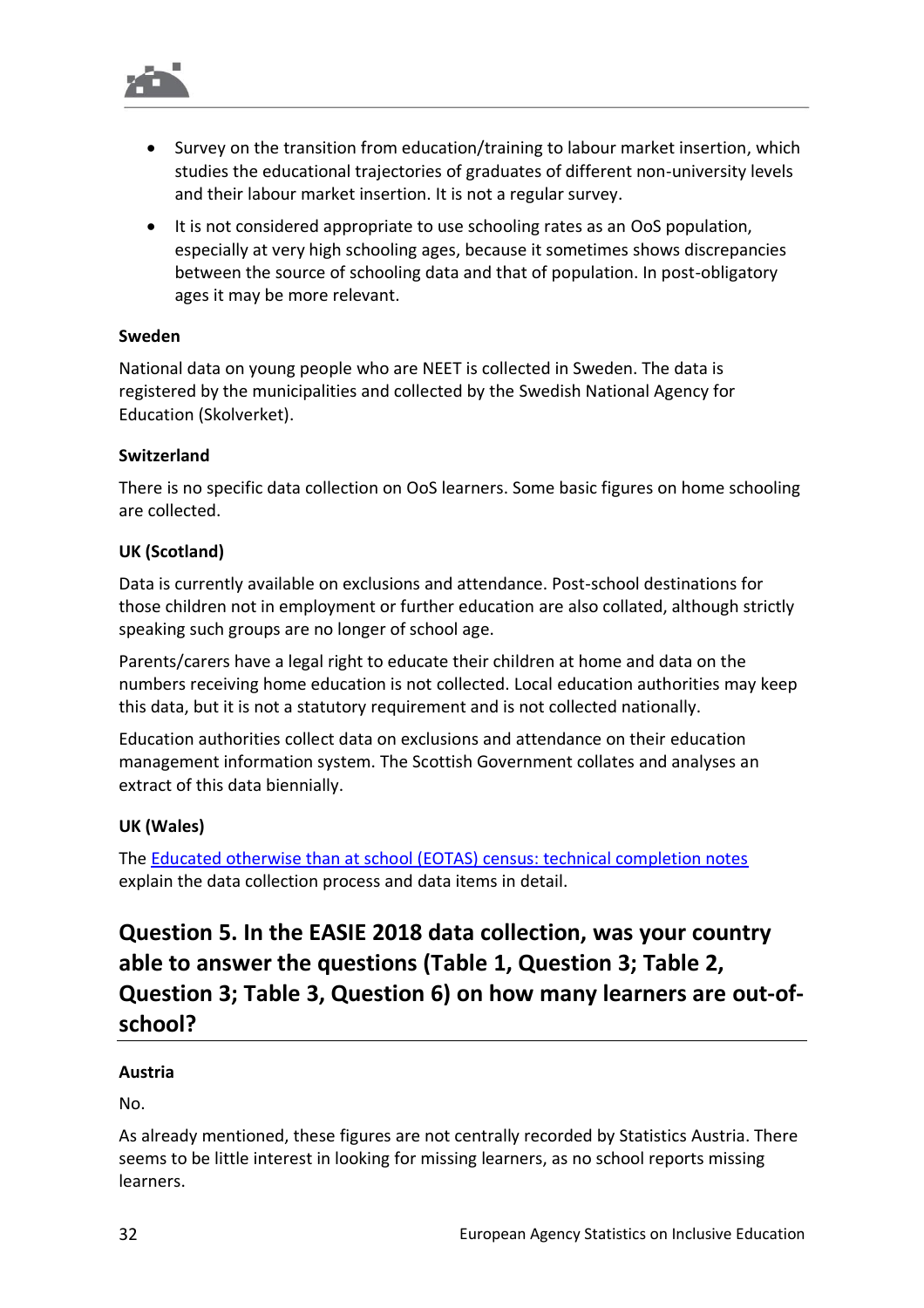

#### **Belgium (Flemish Community)**

No.

The data in Tables 1 and 2 referred to learners in home education only; data for Question 6 was labelled missing ('M'). Overall data is not available, but there is information available for some items.

#### **Cyprus**

No.

In the EASIE 2018 data collection, Cyprus did not answer the questions on how many learners are out-of-school, since this data is not officially collected by the Ministry or the Statistical Service of Cyprus.

#### **Finland**

No.

There is no exact data for this. In Finland, almost every child takes part in the formal education system. Data is collected on learners (aged 7–18) attending school and that number is compared to the population of the same age. If the population of the same age is greater than the number of learners at school, the remainder are OoS learners.

#### **Greece**

No.

#### **Ireland**

No.

Part of the data was provided for Table 1, Question 3; Table 2, Question 3; Table 3, Question 6. The data provided was collected from home tuition applications submitted to the National Council for Special Education and from notification to the Department of Education and Skills of learners who had left the formal school system to be home schooled. Complete data could not be provided as it was not disaggregated to the level required for EASIE.

#### **Italy**

Data not provided, but may be possible.

The Ministry of Education, Universities and Research national register records how many learners who attend the Italian school system drop out every year without valid motivation; this measure is reliable and statistically consistent.

The Ministry of Education, Universities and Research national register does not record how many children in the official primary or secondary school age range have never attended school. However, to guarantee compulsory education, schools and local authorities have full power to avoid truancy.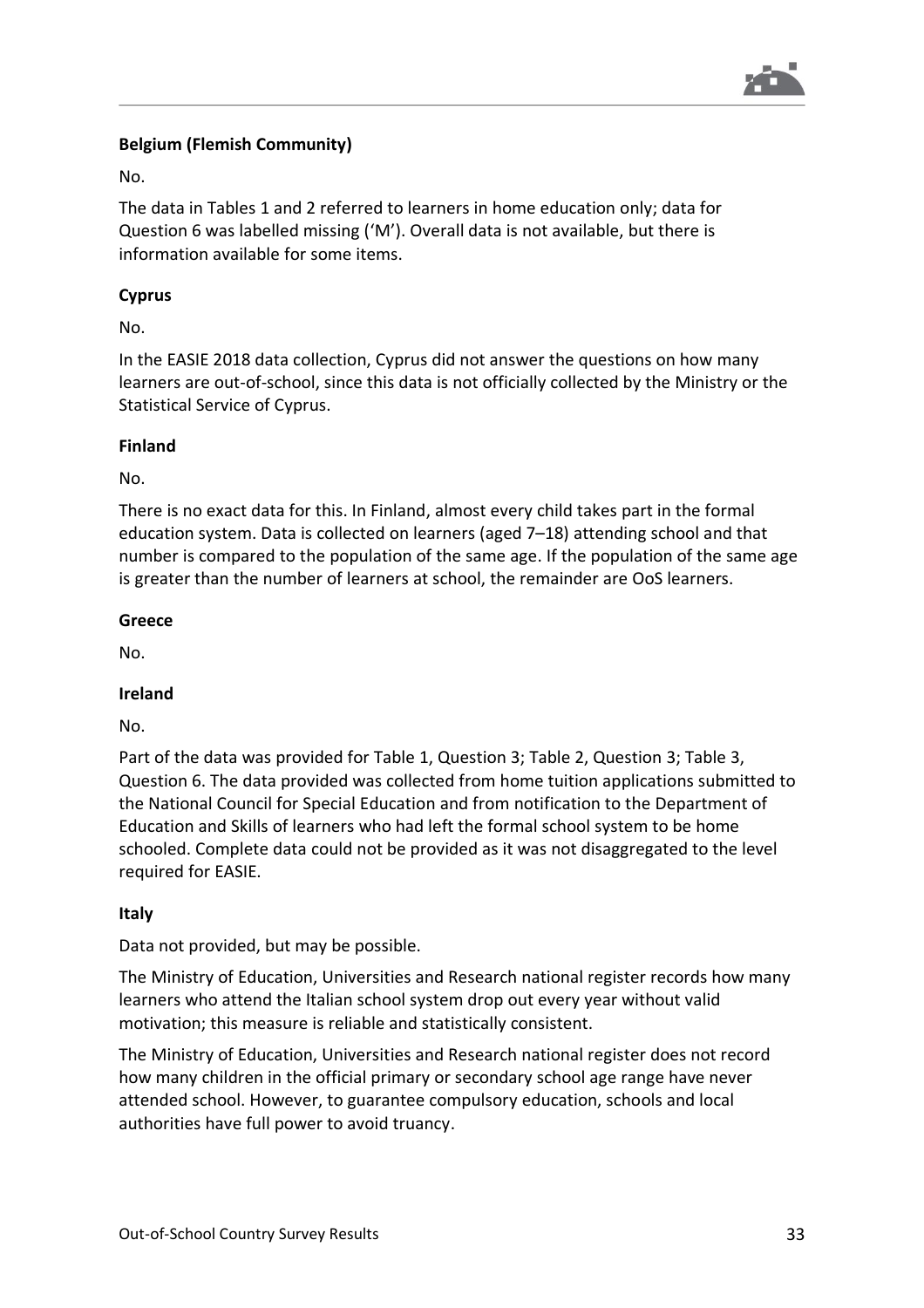

#### **Latvia**

Partly.

For Table 2, Question 3, children aged four are not of compulsory education age. Therefore, they are not considered OoS learners if they are not in school. Data about children aged 17 is available only if they have not completed basic education, because secondary education is not compulsory in Latvia.

#### **Lithuania**

Yes.

Data is available for Tables 1 and 2, for ISCED levels 1 and 2. For Table 3, Question 6, data is not available yet. Not all schools provide this data so it cannot be considered reliable on a national level.

#### **Malta**

No.

Table 1, Question 3, ISCED 02: No data is available on children out of formal educational settings. ISCED 1 and ISCED 2: Since ISCED 1 and ISCED 2 are compulsory, the number of learners out of formal education is negligible.

Table 2, Question 3, 4 years: No data is available on children out of formal educational settings. 9 and 15 years: Since ISCED 1 and ISCED 2 are compulsory, the number of learners out of formal education is negligible.

Table 3, Question 6, ISCED 02: No data is available on children with SEN out of any form of education. ISCED 1 and ISCED 2: Learners either attend mainstream schools or resource centres.

#### **Netherlands**

No.

Some of the learners who are out of formal educational settings are receiving non-formal or informal education, at home or during daytime activities (see [Question](#page-21-0) 3). Some of them are in therapy or are receiving medical or psychological treatments. However, these learners are not recorded nationwide. The registers mentioned in [Question](#page-27-1) 4 are not fully reliable yet.

#### **Poland**

Partly.

Table 1, Question 3: Yes; Table 2, Question 3: Yes, but from 2019 onwards only; Table 3, Question 6: No.

#### **Serbia**

No.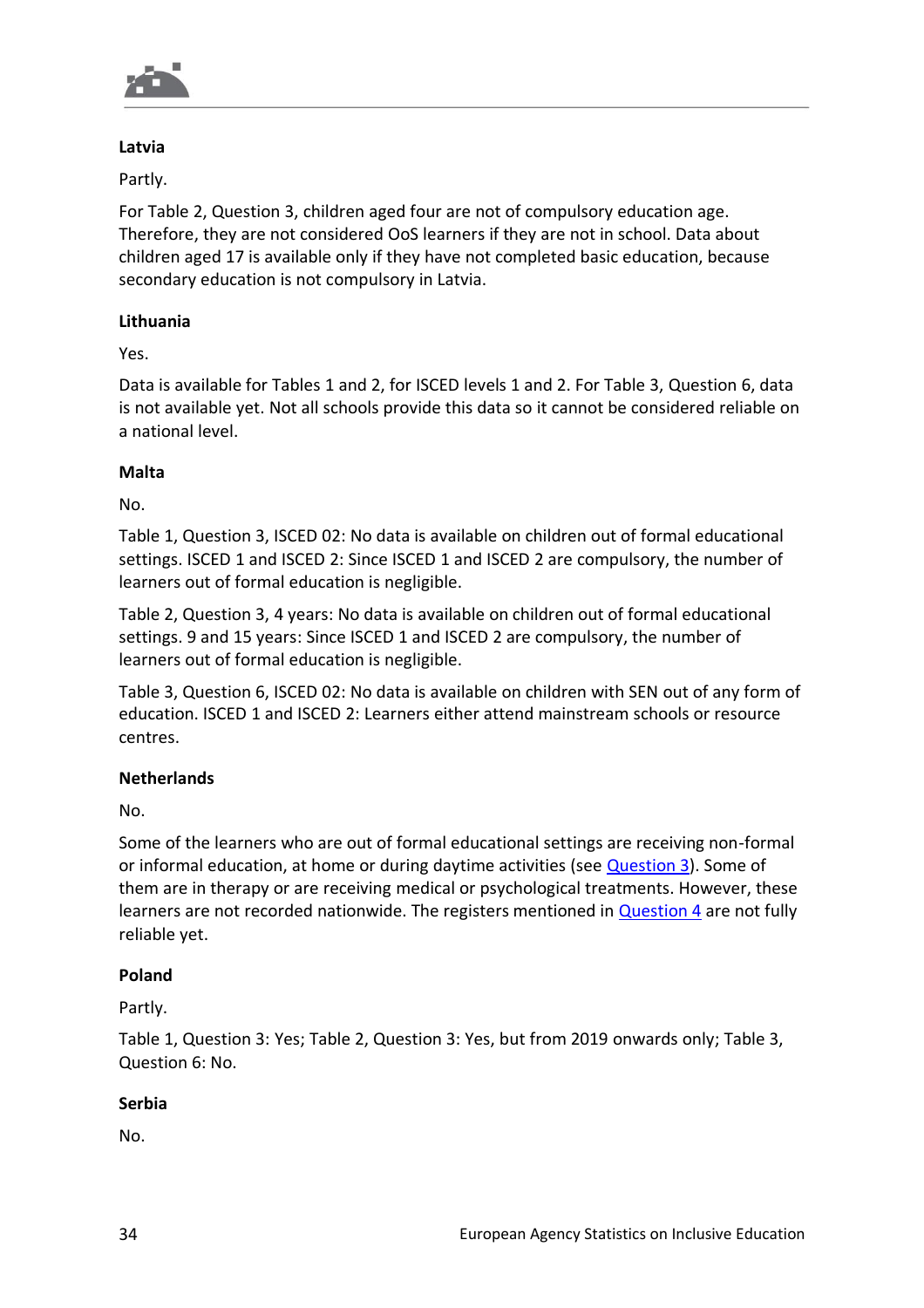

#### **Spain**

No.

In Spain, the whole population of compulsory school age must be in school. Even if non-school situations are detected, the competent authority must be informed.

#### **Sweden**

No.

See [Question](#page-21-0) 3.

#### **Switzerland**

No.

There is no specific data collection on OoS learners. However, at the compulsory school levels, the number of learners not enrolled in education should be negligible. At upper-secondary level (ISCED 3), no data on learners with an official decision of SEN is available.

#### **UK (Scotland)**

No.

Data on learners out of formal education is not collected.

#### **UK (Wales)**

No.

All learners with SEN educated other than at school were recorded in Table 3, Question 5. Data on learners who are completely out of any form of education, as asked for in Table 3, Question 6, is not collected.

A general limitation of this data collection is that it undercounts those learners who are electively home educated. There is no legal requirement for parents to inform their local authority that they have a child of statutory school age. Furthermore, for legal reasons, only aggregate data on electively home educated learners is collected. It is therefore not possible to provide any breakdown for learners with SEN.

### <span id="page-34-0"></span>**Question 6. Is there other data available in relation to out-ofschool learners in your country?**

#### **Austria**

Yes.

There is data in the Ministry of Education, but it is unpublished. This data is only available on request and if there is a research interest.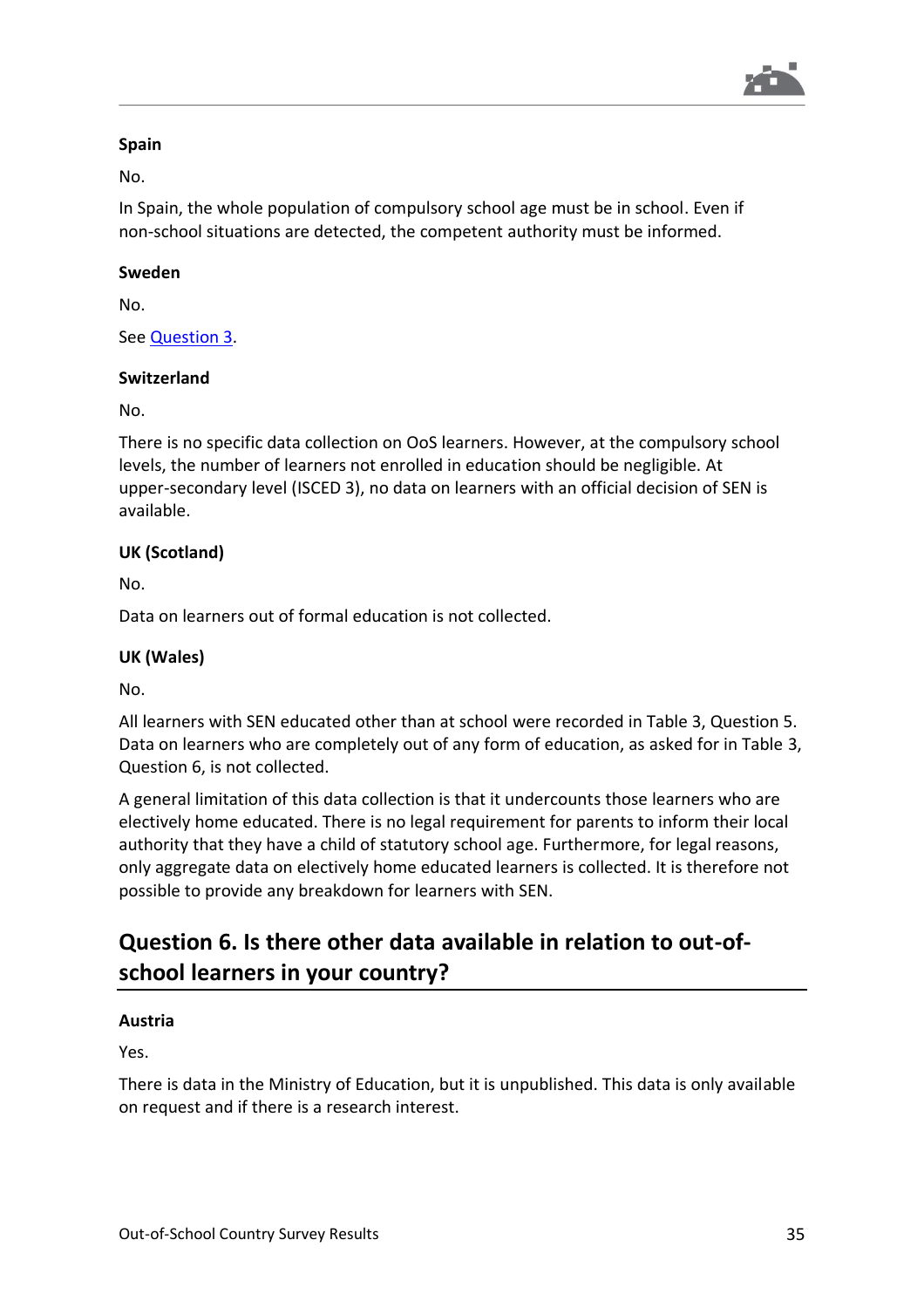

#### **Belgium (Flemish Community)**

Yes.

The **VDAB** is the public employment service of Flanders.

#### **Cyprus**

Yes.

The Statistical Service of Cyprus collects data on enrolment rates and population data. To calculate the percentage of learners who are not enrolled, [compare enrolment data to](https://www.mof.gov.cy/mof/cystat/statistics.nsf/populationcondition_24main_en/populationcondition_24main_en?OpenForm&sub=4&sel=2)  [population data.](https://www.mof.gov.cy/mof/cystat/statistics.nsf/populationcondition_24main_en/populationcondition_24main_en?OpenForm&sub=4&sel=2)

#### **Finland**

Yes.

Statistics Finland collects data on learners who:

- do not complete the basic education syllabus and do not receive a basic education certificate (very few learners);
- completely neglected their obligation to complete compulsory education and those who passed compulsory education age without completing basic education (very few learners).

Statistics Finland also collects Finnish national data for:

- the OECD's NEET indicator, which covers young adults who are NEET (aged 20-24);
- the EU's indicator on early leavers from education and training (aged 18–24).

#### **Greece**

No.

#### **Ireland**

No.

#### **Italy**

Yes.

Italian National Institute of Statistics [\(ISTAT\)](https://www.istat.it/), Centre for Social Investment Studies [\(CENSIS\)](http://www.censis.it/), Institute for the Development of Vocational Training for Workers [\(ISFOL\)](https://www.isfol.it/), Save [the Children,](https://www.savethechildren.it/) Initiatives and Studies on Multi-Ethnicity Foundation [\(Fondazione ISMU](http://www.ismu.org/) – migrants).

#### **Latvia**

Yes.

Data of the Central Statistical Bureau of Latvia on early school leavers aged 18–24 who are not in education.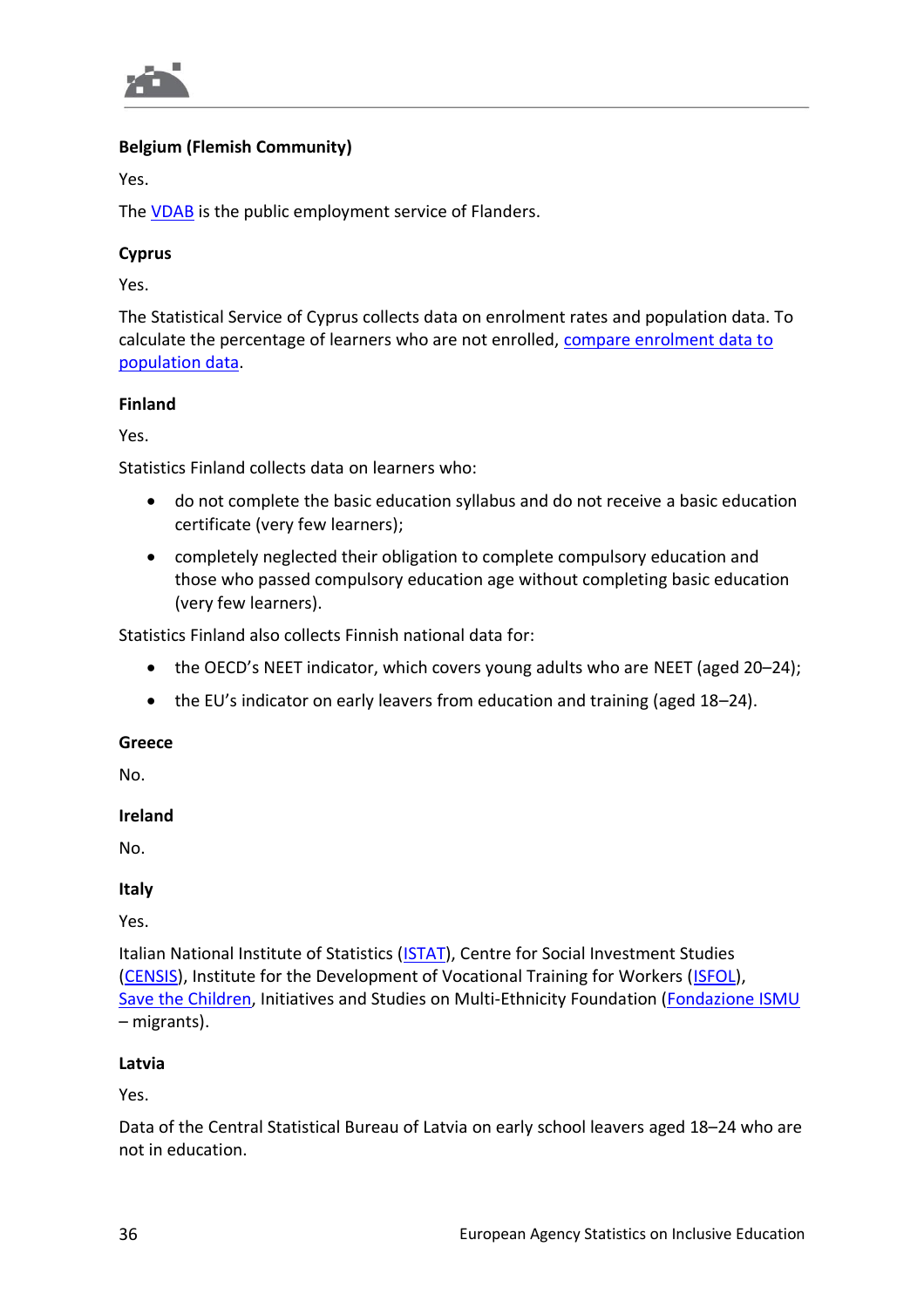

#### **Lithuania**

No.

The data is not officially available.

#### **Malta**

No.

The Schools Information System holds data for state schools, while each non-state school is responsible for its own data. These all supply data to the National Statistics Office as the main source of data on a national scale and for Eurostat.

#### **Netherlands**

Yes.

Every other month, the Inspectorate requests data from regional school alliances about the number of out-of-school learners. The goal is to stimulate regional school alliances to have their administration in order and to assist schools and parents in finding the right support for the learner in school.

#### **Poland**

Yes.

Audits carried out by the Supreme Audit Office; small-scale research, e.g. provided by higher education institutions, local governments.

#### **Serbia**

No.

#### **Spain**

No.

**Sweden**

No.

#### **Switzerland**

No.

```
UK (Scotland)
```
No.

#### **UK (Wales)**

No.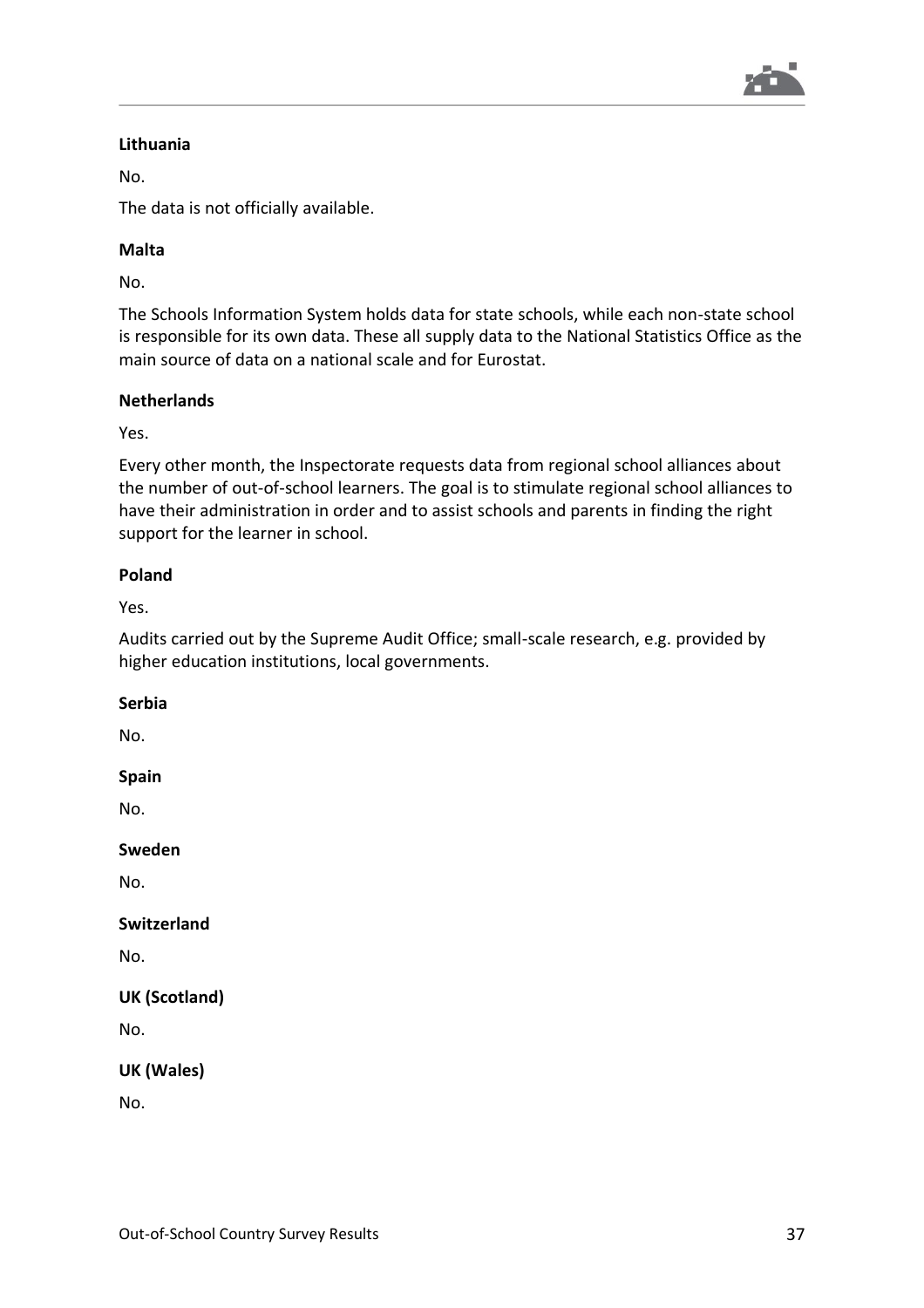

## <span id="page-37-0"></span>**Question 7. What data collection do you think is needed for future EASIE work?**

#### **Austria**

The number of home-educated children in Austria is increasing for a variety of reasons. This group should be monitored.

#### **Belgium (Flemish Community)**

The first priority should be to try and reach a (broad?) definition of 'out-of-school learners' that all (most?) members can use. Consensus is needed before proceeding with a data collection that incorporates a broad area of data on OoS learners.

#### **Finland**

Collect data from special teachers. What is teachers' qualification rate like and amount of assistant personnel? What practices are teachers using in the classroom? (National data collections and [OECD Teaching and Learning International Survey\)](http://www.oecd.org/education/talis/).

#### **Ireland**

More focus on outcomes, e.g. early intervention, transition from primary to secondary, school completion in both primary and secondary.

#### **Latvia**

The Central Statistical Bureau advises against extending the data collection.

#### **Netherlands**

How long are learners out of school? What is known about the time between leaving school for the first time and attending school regularly again?

Are there types of education with relatively more absentees?

How is absenteeism spread over age?

Is it possible to distinguish between learners in groups that are out of the formal education system (and hopefully find their way back) and learners who are still in the formal education system, but are long-term absentees (and hopefully get the right support to attend school regularly again)?

#### **Norway**

In Norway, there is no statutory authority to collect individual data in primary and secondary education. This restricts the types of data that it is possible to collect. Without individual data/social security numbers, it is not possible to link data on children educated at home with other background variables or results.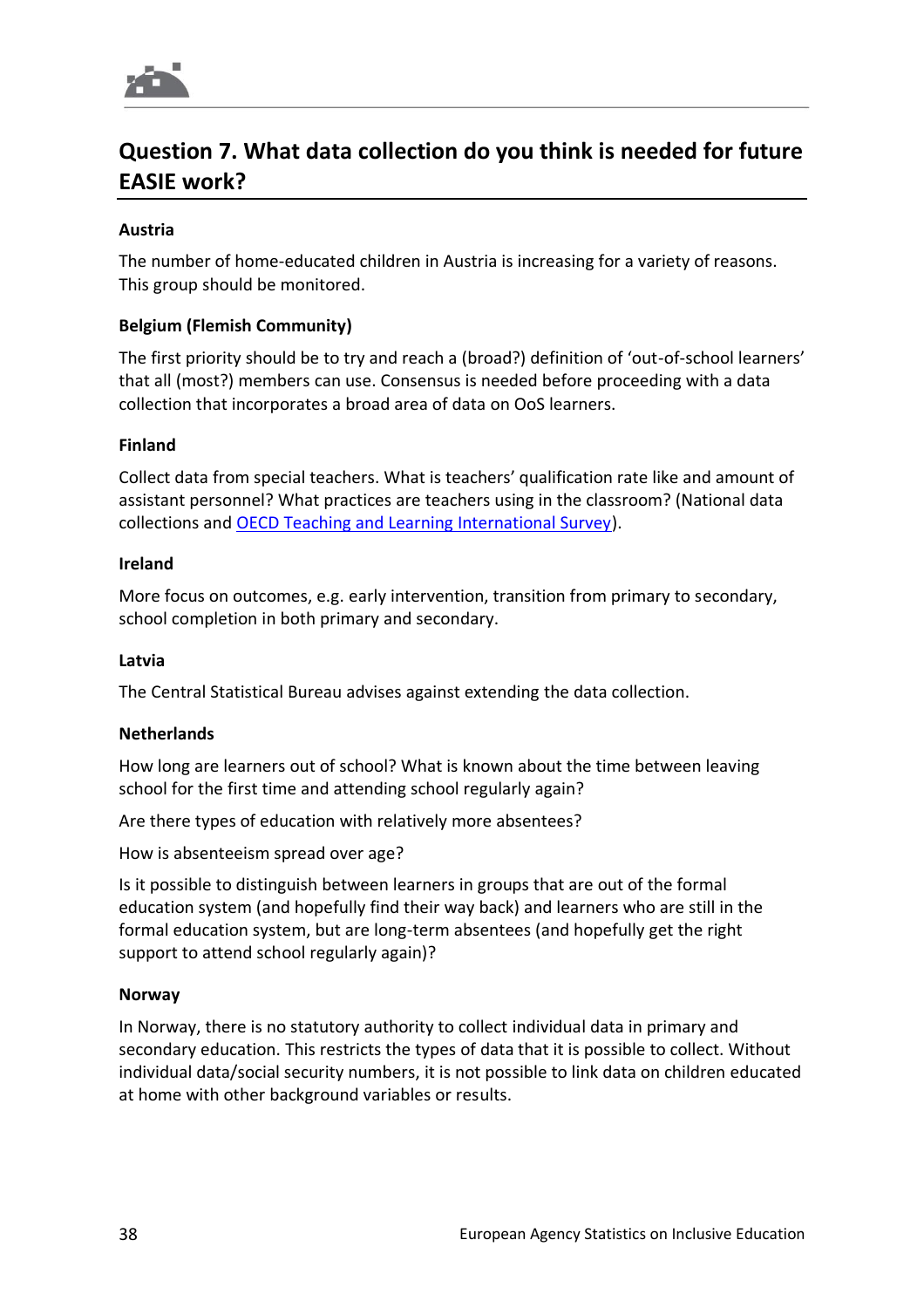

#### **Spain**

The objective and framework of what is intended with OoS should be defined in more detail. From there, definitions and possible data of interest should be established and existing international and national data sources should be explored.

#### **UK (Scotland)**

Numbers of children in shared placements, where children are educated in two or more provisions. Tracking and monitoring attendance can be an issue.

Children on flexible learning packages that involve OoS learning. Attendance, tracking and monitoring of such placements is not always robust or accurate and not collated nationally.

#### **UK (Wales)**

No specific data collection, but it would be good to see some work on harmonisation data items, e.g. the ages of learners. In Wales these are taken as at 31 August each year, but it is unclear whether this is consistent with other countries.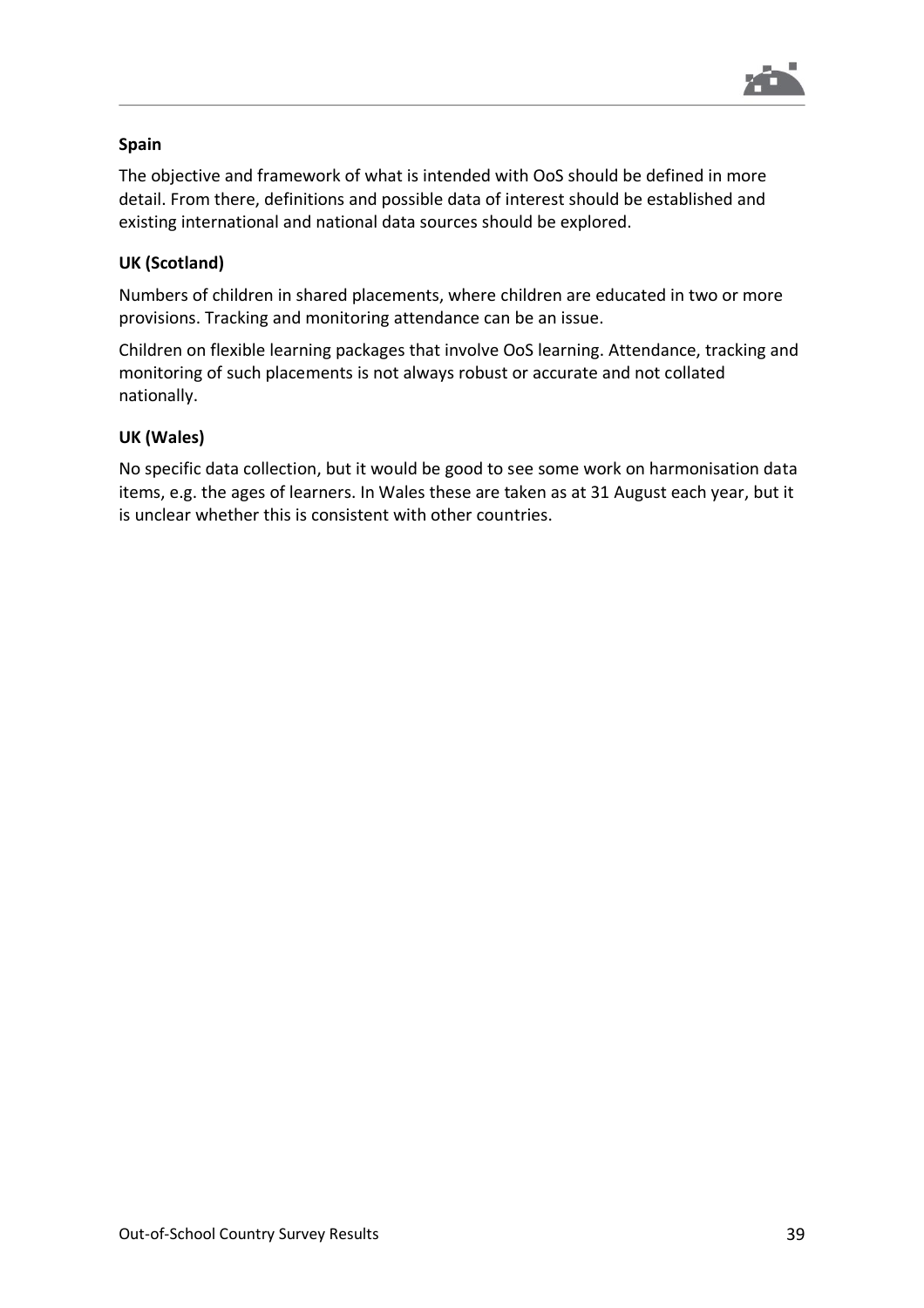

# <span id="page-39-0"></span>**SECTION 3. ADDITIONAL INFORMATION**

### <span id="page-39-1"></span>**Question 8. Is there anything else concerning the topic of out-ofschool learners you would like to mention?**

#### **Austria**

Recently, the education department completely re-organised the structure in the departments. The number of learners with special needs was pushed down, because the new regulations are not yet in force.

#### **Belgium (Flemish Community)**

In Flanders, the main policy focus is on [truancy](https://www.agodi.be/sites/default/files/atoms/files/Rapport_AGODI_leerplicht-2014-2015.pdf) and [early school leavers.](https://www.onderwijs.vlaanderen.be/nl/vroegtijdig-schoolverlaten-in-het-vlaams-secundair-onderwijs)

#### **Cyprus**

It would be helpful to have a clear distinction of the definitions of early school leavers and drop-out or OoS learners.

#### **Ireland**

A number of ministries and public bodies collect various types of data on out-of-school learners. [Question](#page-27-1) 4 provides an outline. A cross-departmental team or multi-agency approach may be required to review the current collection methodologies and data validity. The [Data Sharing and Governance Act 2019](http://www.irishstatutebook.ie/eli/2019/act/5/enacted/en/html) may facilitate a more collaborative approach.

There are challenges for collecting data on some learners, e.g. dislocated families, children who are homeless and children from disadvantaged backgrounds.

Individual schools have different policies governing absenteeism and attendance.

A composite and universal definition of OoS learners will assist. There is no consensus internationally.

#### **Latvia**

It is necessary to agree on different terminology in Europe for children out of primary school and young people who are not enrolled in secondary or higher education. At present, the term 'early school leavers' can be extended to both. The international data collection on early school leavers is often about people aged 18–24 or 15–24, but not about children aged 5–18 like in Latvia.

#### **Lithuania**

Different countries have different definitions of children who are not learning. The definitions cover different causes of not learning or not attending school. So, this should be agreed when deciding what data to collect, to give a clear view and make data comparable across countries.